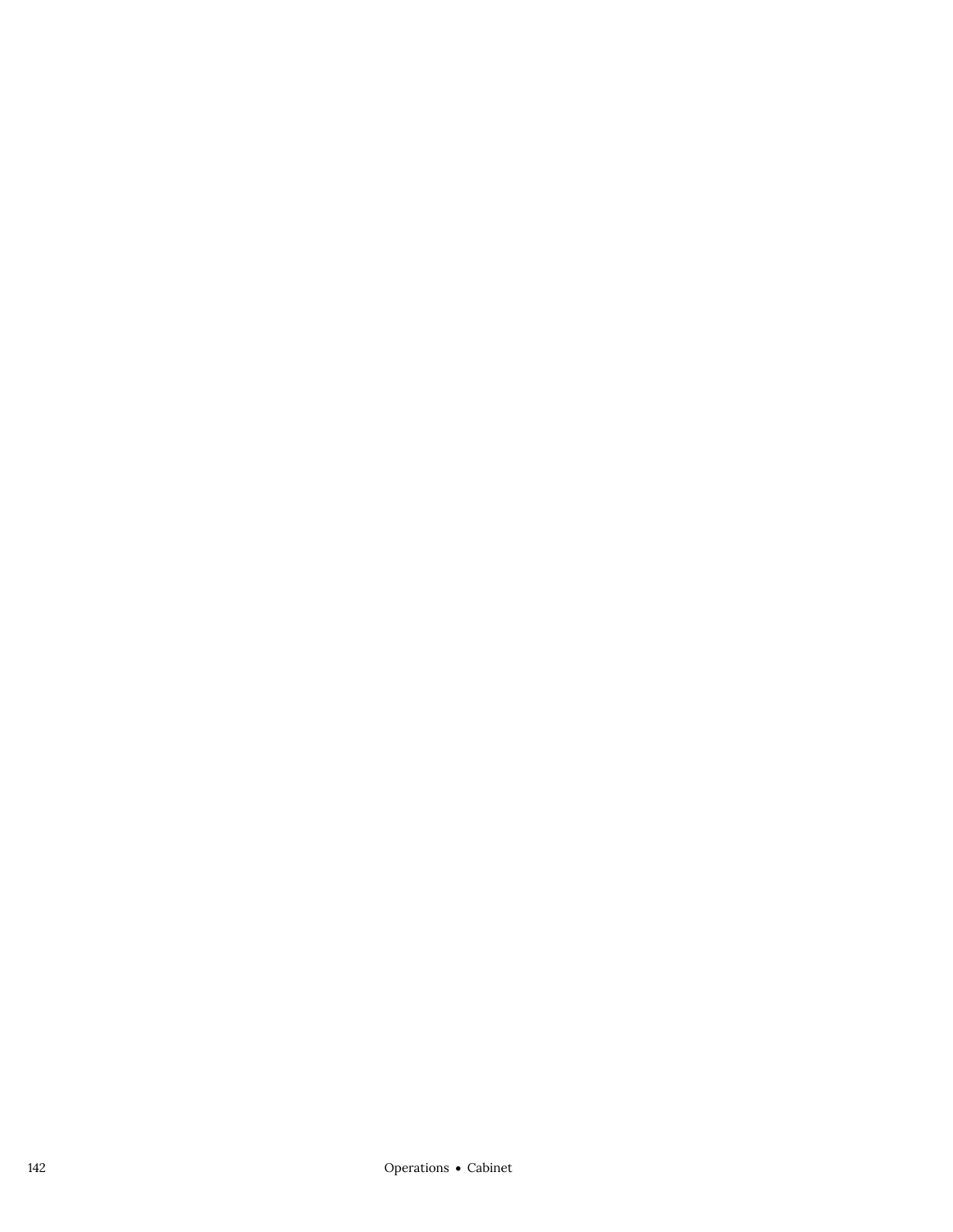# <span id="page-2-0"></span>Operations

## **Dion Irish,** *Chief of Operations*

## **Cabinet Mission**

The Operations Cabinet oversees all operational activities that intersect with the management of central facilities. The cabinet also includes Inspectional Services Department which is the regulatory agency for the city buildings and regulated food establishments and businesses.

|                                                                                          | <b>Total Actual '20</b>               |                                       |                                       |                                                    |
|------------------------------------------------------------------------------------------|---------------------------------------|---------------------------------------|---------------------------------------|----------------------------------------------------|
| Inspectional Services Dept<br>Property Management<br><b>Public Facilities Department</b> | 18,521,497<br>19,987,874<br>6,644,139 | 19,899,368<br>19,369,962<br>7.162.958 | 22,098,732<br>17,807,412<br>7,698,027 | 22,257,017<br>19,560,902<br>8,765,771              |
| Total                                                                                    | 45, 153, 510                          | 46,432,288                            | 47,604,171                            | 50,583,690                                         |
|                                                                                          | <b>Actual</b> '20                     | <b>Actual</b> '21                     | <b>Estimated '22</b>                  | Projected '23                                      |
| <b>Property Management</b>                                                               | 12,458,011                            | 29,629,810                            | 46,059,733                            | 36,510,000                                         |
| Total                                                                                    | 12,458,011                            | 29,629,810                            | 46,059,733                            | 36,510,000                                         |
|                                                                                          | <b>Total Actual '20</b>               | <b>Total Actual '21</b>               | Total Approp '22 Total Budget '23     |                                                    |
| <b>Inspectional Services Dept</b>                                                        | 182,740                               | 138,168                               | 155,480                               | 144,350                                            |
| Total                                                                                    | 182,740                               | 138,168                               | 155,480                               | 144,350                                            |
|                                                                                          |                                       |                                       |                                       | Total Actual '21 Total Approp '22 Total Budget '23 |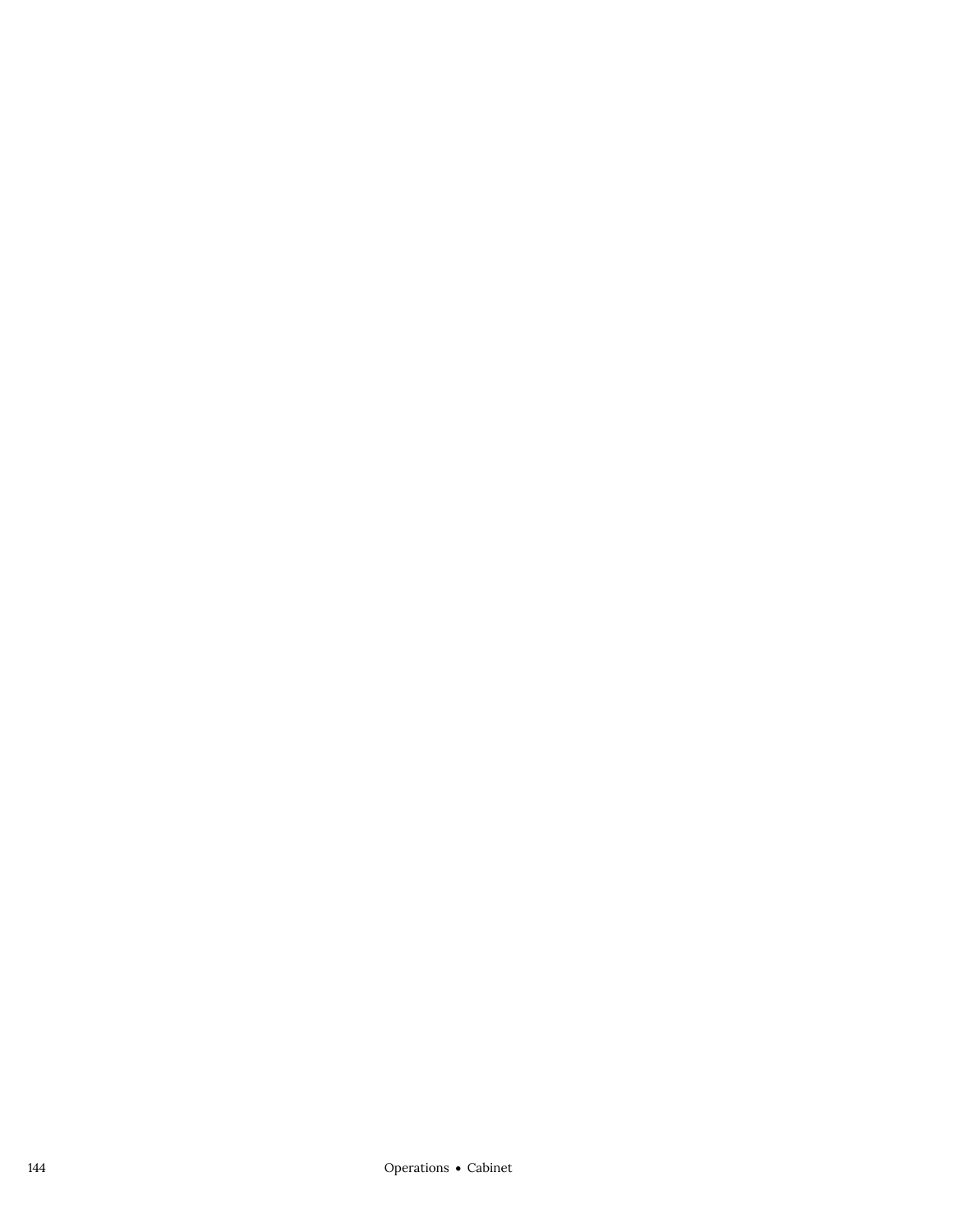# <span id="page-4-0"></span>Inspectional Services Dept Operating Budget

#### **Sean Lydon,** *Commissioner,* **Appropriation 260000**

## **Department Mission**

The mission of the Inspectional Services Department (ISD) is to serve the public by protecting the health, safety, and environmental stability of Boston's business and residential communities. To this end, ISD effectively administers and consistently enforces building, housing, and environmental regulations within the City of Boston. The department will continue to use its resources to protect and improve the quality of life in Boston's neighborhoods by providing public information, education, and enforcement.

## **Selected Performance Goals**

### **ISD Administration & Finance**

- Ensure compliance w. City's foreclosed/vacant bldg ord.
- Manage the department's legal case load.
- To hear Zoning Board of Appeal cases in a timely manner.
- To improve responsiveness to constituent requests.

### **Buildings & Structures**

 To ensure the safety of buildings by tracking their compliance with codes by means of scheduled inspections.

## **Field Services**

- Prevent housing emergencies and violations.
- Reduce risk of foodborne illness or disease.
- Respond to cleanliness & environmental safety complaints.
- To ensure devices that vendors use to weigh and measure products are accurate.

| <b>Operating Budget</b>      | Program Name                        | <b>Total Actual '20</b> |                   | Total Actual '21 Total Approp '22 Total Budget '23 |                         |
|------------------------------|-------------------------------------|-------------------------|-------------------|----------------------------------------------------|-------------------------|
|                              | Commissioner's Office               | 1,270,628               | 1,282,114         | 1,605,916                                          | 1,318,760               |
|                              | <b>Administration &amp; Finance</b> | 3,291,488               | 3,453,924         | 4,094,934                                          | 4,367,084               |
|                              | <b>Buildings &amp; Structures</b>   | 7,035,517               | 8, 157, 645       | 8,671,122                                          | 8,848,222               |
|                              | <b>Field Services</b>               | 6,923,864               | 7,005,685         | 7,726,760                                          | 7,722,951               |
|                              |                                     |                         |                   |                                                    |                         |
|                              | <b>Total</b>                        | 18,521,497              | 19,899,368        | 22,098,732                                         | 22,257,017              |
|                              |                                     |                         |                   |                                                    |                         |
| <b>External Funds Budget</b> | <b>Fund Name</b>                    | <b>Total Actual '20</b> |                   | Total Actual '21 Total Approp '22                  | <b>Total Budget '23</b> |
|                              |                                     |                         |                   |                                                    |                         |
|                              | Animal Control Fund                 | 17,495                  | $\theta$          | $\Omega$                                           | $\Omega$                |
|                              | Foreclosure Fund                    | 41,061                  | 26,180            | 42,700                                             | 42,700                  |
|                              | Weights & Measures                  | 124,184                 | 111,988           | 112,780                                            | 101,650                 |
|                              | <b>Total</b>                        | 182,740                 | 138,168           | 155,480                                            | 144,350                 |
|                              |                                     |                         |                   |                                                    |                         |
| <b>Operating Budget</b>      |                                     | Actual '20              | <b>Actual</b> '21 | Approp '22                                         | <b>Budget '23</b>       |
|                              | <b>Personnel Services</b>           | 15,767,858              | 17,367,731        | 19,248,147                                         | 19,599,485              |
|                              | Non Personnel                       | 2,753,639               | 2,531,637         | 2,850,585                                          | 2,657,532               |
|                              | Total                               | 18,521,497              | 19,899,368        | 22,098,732                                         | 22,257,017              |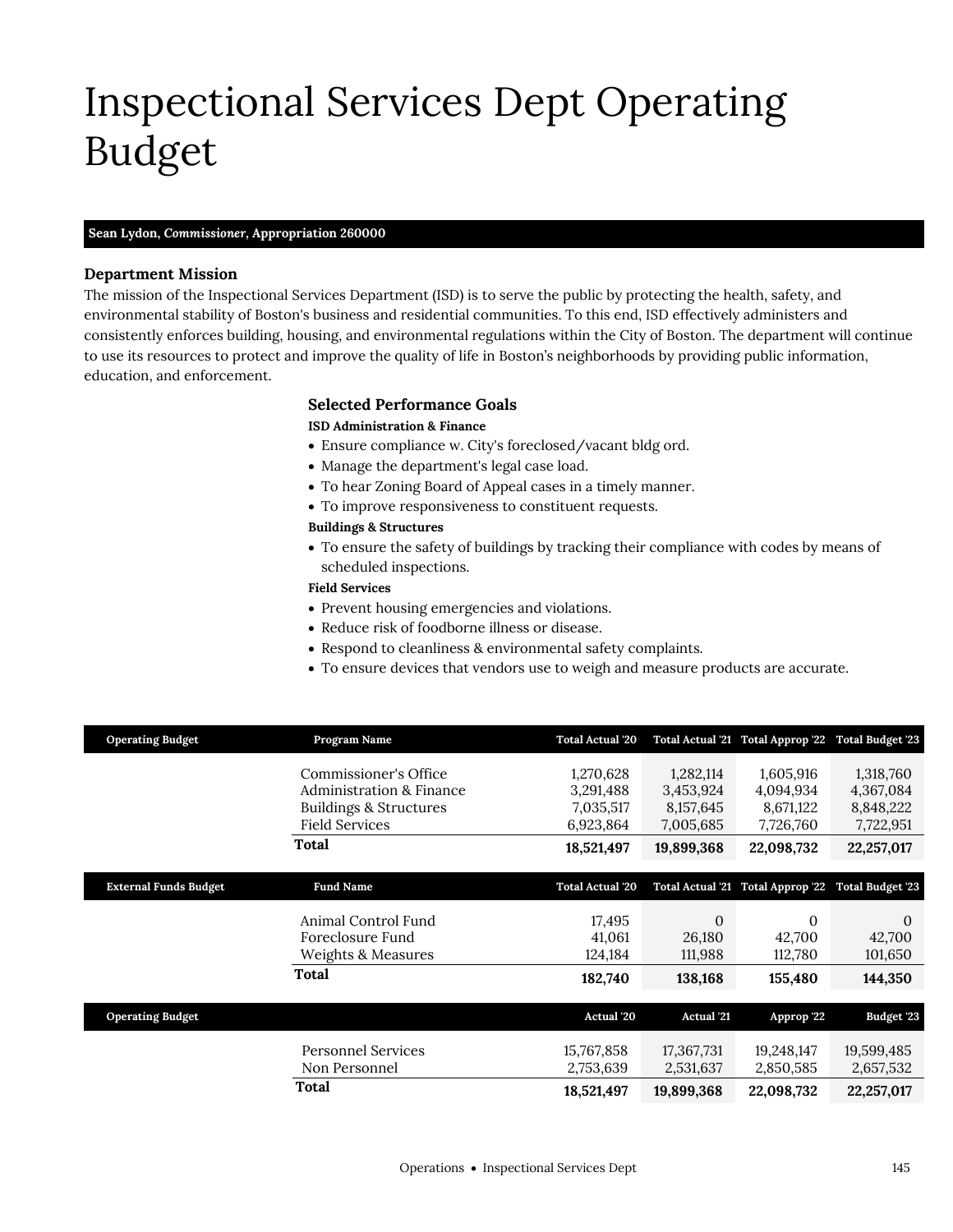## Inspectional Services Dept Operating Budget



## **Authorizing Statutes**

- Establishment, CBC Ord. §§ 9-9.1, 9-9.5- 9-9.7.
- Building & Structural Regulation; Swimming Pool; Elderly/Handicapped, State Building Code, 780 CMR; CBC St. 9 § 207; CBC Ord. § 9-9.10; CBC Ord. §§ 9- 9.11.1-9-9.11.6.
- Housing Inspection, CBC Ord. 9, s. 1-2; State Sanitary Code, 5 CMR 400-419; Ord. 1984, c. 26, 39.
- Health Inspection, State Sanitary Code, 5 CMR 590-595.
- Weights & Measures; Transient Vendors & Hawkers; Inspection & Sale of Food, Drugs, Various Articles, 1817 Mass. Acts ch. 50, §§ 1-6; CBC St.9 § 10; CBC Ord. § 9-2.1; M.G.L.A. cc. 6, 94, 101; M.G.L.A. c. 98, § 56.
- Rodent Control, State Sanitary Code, 105 CMR 550.
- Board of Appeals, CBC St. 9 §§ 150-152; CBC Ord. §§ 9-4.1-9-4.2, 9-9.5.
- Board of Examiners, CBC St.9 §§ 150-152; CBC Ord. §§ 9-8.1-9-8.2, 9-9.5.

## **Description of Services**

The Inspectional Services Department provides a broad range of regulatory services that includes the inspection of buildings for compliance with building and public safety regulations, general housing inspections, and retail food establishment inspections for compliance with public health regulations. The Department provides services to victims of serious incidents such as fire, building collapse, power failure, etc., by providing coordination and assistance with building board-ups, hazard waste removal, short term make-safe repair activities and counseling. The Department works in cooperation with other public safety, human service, and law enforcement agencies to investigate and prosecute fraudulent contractors, environmental violators and others engaged in illegal activities that could have a negative impact on the quality of life. The Inspectional Services Department continues to develop and implement public information programs about the services and activities available through this agency.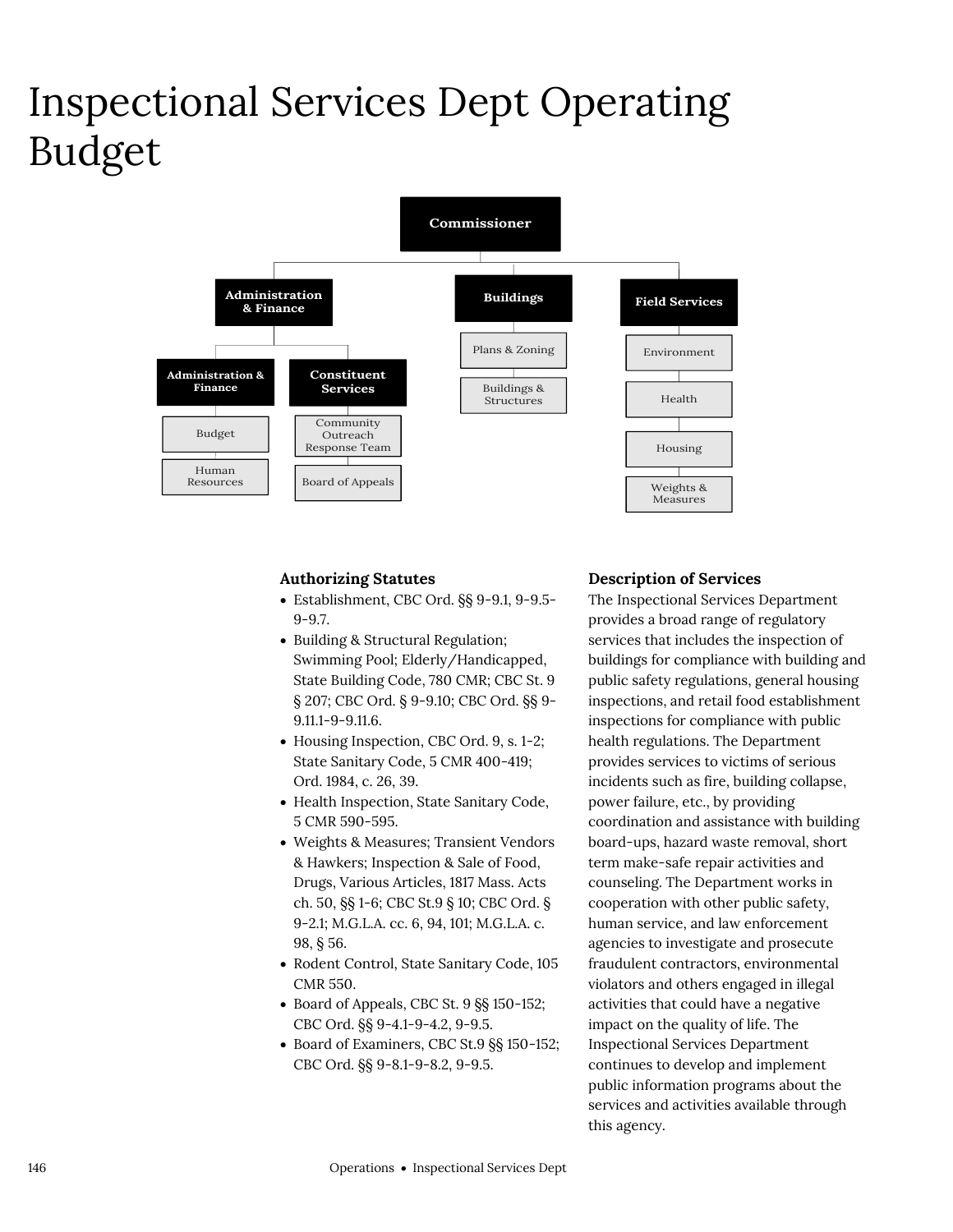# Department History

| <b>Personnel Services</b>             | FY20 Expenditure | FY21 Expenditure | <b>FY22 Appropriation</b> | FY23 Recommended | Inc/Dec $22$ vs $23$ |
|---------------------------------------|------------------|------------------|---------------------------|------------------|----------------------|
| 51000 Permanent Employees             | 15,344,351       | 15,979,099       | 17,322,714                | 17,724,060       | 401,346              |
| 51100 Emergency Employees             | $\mathbf{0}$     | $\mathbf{0}$     | $\mathbf{0}$              | $\mathbf{0}$     | $\theta$             |
| 51200 Overtime                        | 401,598          | 1,275,706        | 1,847,433                 | 1,797,425        | $-50,008$            |
| 51600 Unemployment Compensation       | 5,250            | 8,000            | 8,000                     | 8,000            | $\Omega$             |
| 51700 Workers' Compensation           | 16,659           | 104,926          | 70,000                    | 70,000           | $\mathbf{0}$         |
| <b>Total Personnel Services</b>       | 15,767,858       | 17,367,731       | 19,248,147                | 19,599,485       | 351,338              |
| <b>Contractual Services</b>           | FY20 Expenditure | FY21 Expenditure | <b>FY22 Appropriation</b> | FY23 Recommended | $Inc/Dec$ 22 vs 23   |
| 52100 Communications                  | 290,207          | 285,520          | 288,098                   | 275,222          | $-12,876$            |
| 52200 Utilities                       | 105,502          | 83,483           | 119,365                   | 82,908           | $-36,457$            |
| 52400 Snow Removal                    | $\mathbf{0}$     | $\mathbf{0}$     | $\mathbf{0}$              | 0                | $\mathbf 0$          |
| 52500 Garbage/Waste Removal           | $\mathbf{0}$     | $\mathbf{0}$     | $\mathbf{0}$              | $\mathbf{0}$     | $\mathbf{0}$         |
| 52600 Repairs Buildings & Structures  | 234,014          | 191,874          | 241,035                   | 241,035          | $\mathbf{0}$         |
| 52700 Repairs & Service of Equipment  | 38,402           | 52,267           | 65,305                    | 65,305           | $\mathbf{0}$         |
| 52800 Transportation of Persons       | 388,045          | 358,078          | 359,694                   | 357,527          | $-2,167$             |
| 52900 Contracted Services             | 467,941          | 379,305          | 422,352                   | 432,352          | 10,000               |
| <b>Total Contractual Services</b>     | 1,524,111        | 1,350,527        | 1,495,849                 | 1,454,349        | $-41,500$            |
| <b>Supplies &amp; Materials</b>       | FY20 Expenditure | FY21 Expenditure | <b>FY22 Appropriation</b> | FY23 Recommended | $Inc/Dec$ 22 vs 23   |
| 53000 Auto Energy Supplies            | 11,930           | 7,903            | 9,175                     | 9,877            | 702                  |
| 53200 Food Supplies                   | $\mathbf{0}$     | $\mathbf 0$      | $\mathbf{0}$              | 3,600            | 3,600                |
| 53400 Custodial Supplies              | $\boldsymbol{0}$ | $\boldsymbol{0}$ | $\mathbf{0}$              | 0                | $\mathbf 0$          |
| 53500 Med, Dental, & Hosp Supply      | $\mathbf{0}$     | $\mathbf{0}$     | $\mathbf{0}$              | $\Omega$         | $\mathbf 0$          |
| 53600 Office Supplies and Materials   | 185,748          | 167,103          | 184,000                   | 184,000          | $\mathbf{0}$         |
| 53700 Clothing Allowance              | 33,750           | 36,000           | 33,750                    | 36,000           | 2,250                |
| 53800 Educational Supplies & Mat      | $\mathbf{0}$     | $\mathbf{0}$     | $\mathbf{0}$              | $\mathbf{0}$     | $\Omega$             |
| 53900 Misc Supplies & Materials       | 38,544           | 27,551           | 33,430                    | 30,830           | $-2,600$             |
| <b>Total Supplies &amp; Materials</b> | 269,972          | 238,557          | 260,355                   | 264,307          | 3,952                |
| <b>Current Chgs &amp; Oblig</b>       | FY20 Expenditure | FY21 Expenditure | FY22 Appropriation        | FY23 Recommended | $Inc/Dec$ 22 vs 23   |
| 54300 Workers' Comp Medical           | 5,232            | 30,107           | 25,000                    | 25,000           | $\mathbf 0$          |
| 54400 Legal Liabilities               | $\mathbf{0}$     | 1,960            | 2,160                     | 2,380            | 220                  |
| 54500 Aid To Veterans                 | $\mathbf{0}$     | 0                | $\mathbf{0}$              | 0                | $\mathbf 0$          |
| 54600 Current Charges H&I             | $\mathbf{0}$     | $\mathbf{0}$     | $\mathbf{0}$              | $\mathbf{0}$     | $\mathbf 0$          |
| 54700 Indemnification                 | $\mathbf{0}$     | $\mathbf{0}$     | $\mathbf{0}$              | $\mathbf{0}$     | $\mathbf{0}$         |
| 54800 Reserve Account                 | $\mathbf{0}$     | $\mathbf{0}$     | $\mathbf{0}$              | $\mathbf{0}$     | $\Omega$             |
| 54900 Other Current Charges           | 688,275          | 844,212          | 999,005                   | 842,754          | $-156,251$           |
| Total Current Chgs & Oblig            | 693,507          | 876,279          | 1,026,165                 | 870,134          | $-156,031$           |
| Equipment                             | FY20 Expenditure | FY21 Expenditure | <b>FY22 Appropriation</b> | FY23 Recommended | $Inc/Dec$ 22 vs 23   |
| 55000 Automotive Equipment            | $\mathbf{0}$     | 0                | $\mathbf{0}$              | 0                | $\mathbf{0}$         |
| 55400 Lease/Purchase                  | 47,461           | 36,520           | 58,216                    | 58,742           | 526                  |
| 55600 Office Furniture & Equipment    | 5,353            | 5,224            | $\Omega$                  | $\Omega$         | 0                    |
| 55900 Misc Equipment                  | 213,235          | 24,530           | 10,000                    | 10,000           | 0                    |
| <b>Total Equipment</b>                | 266,049          | 66,274           | 68,216                    | 68,742           | 526                  |
| Other                                 | FY20 Expenditure | FY21 Expenditure | <b>FY22 Appropriation</b> | FY23 Recommended | $Inc/Dec$ 22 vs 23   |
| 56200 Special Appropriation           | $\mathbf{0}$     | 0                | $\mathbf{0}$              | 0                | $\mathbf{0}$         |
| 57200 Structures & Improvements       | $\mathbf{0}$     | $\mathbf 0$      | $\mathbf{0}$              | 0                | $\mathbf{0}$         |
| 58000 Land & Non-Structure            | $\boldsymbol{0}$ | $\boldsymbol{0}$ | $\boldsymbol{0}$          | $\boldsymbol{0}$ | $\mathbf{0}$         |
| <b>Total Other</b>                    | $\boldsymbol{0}$ | 0                | $\boldsymbol{0}$          | 0                | $\mathbf{0}$         |
| <b>Grand Total</b>                    | 18,521,497       | 19,899,368       | 22,098,732                | 22,257,017       | 158,285              |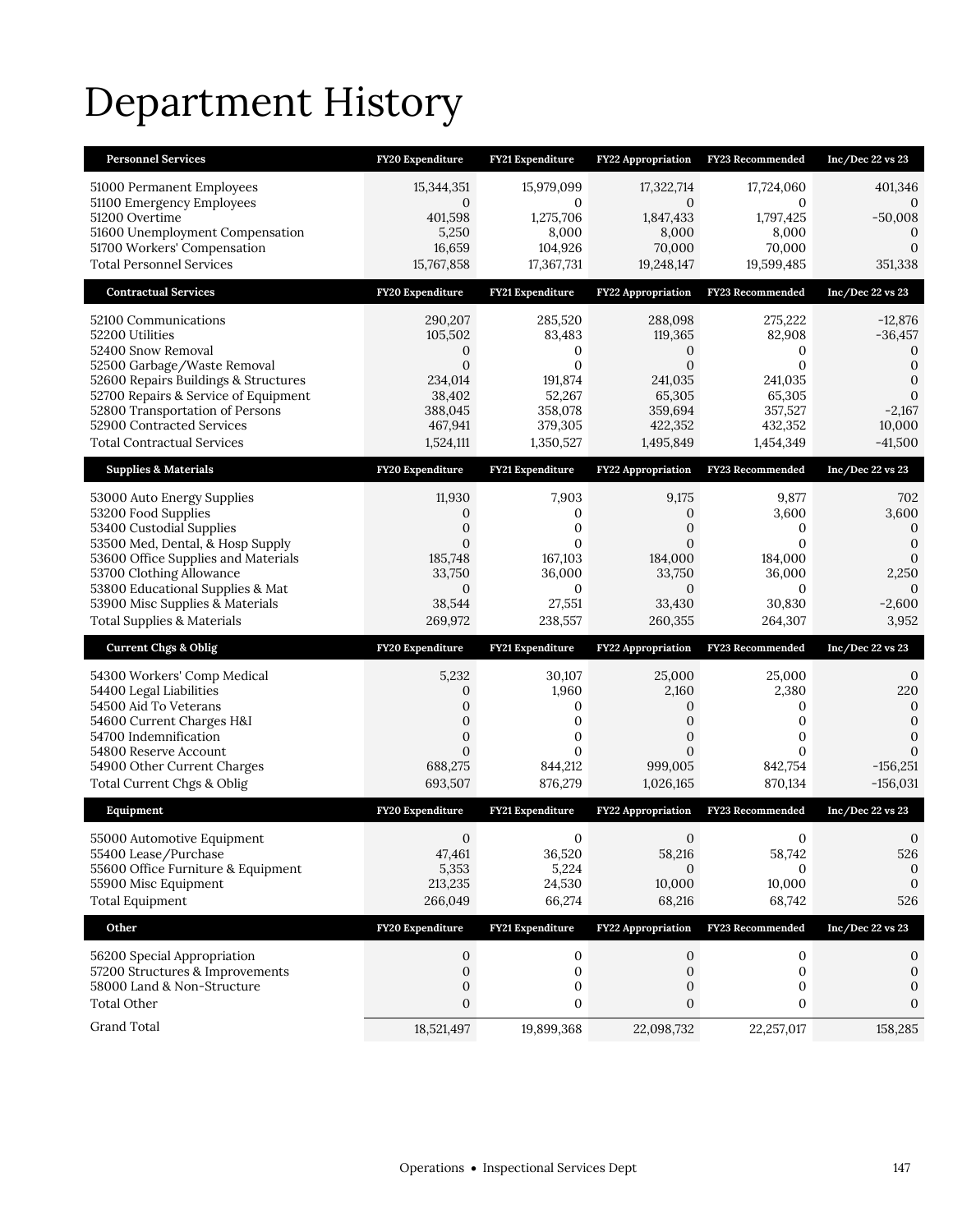## Department Personnel

| Title                                                 | Union<br>Code   | Grade      | Position | FY23 Salary | <b>Title</b>                         | Union<br>Code   | Grade | Position | FY23 Salary  |
|-------------------------------------------------------|-----------------|------------|----------|-------------|--------------------------------------|-----------------|-------|----------|--------------|
|                                                       |                 |            |          |             |                                      |                 |       |          |              |
| Admin Analyst                                         | SE <sub>1</sub> | 03         | 3.00     | 185,362     | Dir Human Resources                  | EXM             | 08    | 1.00     | 94,132       |
| <b>Admin Asst</b>                                     | SE1             | 05         | 4.00     | 314,538     | Dir of Operations (ISD)              | <b>EXM</b>      | 10    | 1.00     | 122,950      |
| Admin Asst(Law-GeneralSvcs)                           | SE1             | 06         | 1.00     | 94,473      | Dir-Publicity                        | SE1             | 08    | 1.00     | 113,457      |
| Admin Secretary                                       | AFF             | 14         | 2.00     | 119,114     | Environmental Health<br>Inspector I  | ${\rm AFF}$     | 16A   | 14.00    | 981,734      |
| Admin Secretary (ISD)                                 | SE1             | 03         | 5.00     | 328,440     | Head Clerk                           | AFF             | 12    | 25.00    | 1,085,482    |
| Assoc Inspec Engineer (ISD)                           | SE1             | 09         | 10.00    | 1,050,832   | Health Inspector                     | AFF             | 16A   | 21.00    | 1,527,228    |
| Assoc Inspection Eng Fire-Serv SE1                    |                 | 10         | 1.00     | 131,820     | Housing Inspector                    | OPE             | 16A   | 28.00    | 1,859,592    |
| Asst Bldg Commissioner                                | <b>EXM</b>      | 12         | 1.00     | 130,760     | Legal Asst                           | AFF             | 15    | 1.00     | 67,633       |
| Asst Comm Bldg & Structure<br>Div                     | <b>EXM</b>      | 10         | 1.00     | 122,950     | Legal Asst (ISD)                     | AFF             | 16    | 2.00     | 132,261      |
| Asst Comm/Weights &<br>Measures                       | <b>EXM</b>      | 10         | 1.00     | 119,022     | Management Analyst (ISD)             | SE <sub>1</sub> | 05    | 4.00     | 257,269      |
| <b>Asst Commissioner</b><br><b>Constituent Serv</b>   | <b>EXM</b>      | 10         | 1.00     | 122,950     | Member-Bd of Review                  | <b>EXO</b>      | NG    | 1.00     | 23,986       |
| <b>Asst Commissioner</b><br><b>Environmental Serv</b> | <b>EXM</b>      | 10         | 1.00     | 92,342      | Plumbing And Gasfitting Insp.        | AFF             | 18A   | 7.00     | 638,115      |
| Asst Commissioner of Health                           | <b>EXM</b>      | 10         | 1.00     | 115,175     | Prin Admin Assistant                 | SE1             | 08    | 3.00     | 335,136      |
| Asst Commissioner of Housing                          | EXM             | 10         | 1.00     | 118,586     | Prin Admin Asst                      | SE1             | 09    | 2.00     | 229,847      |
| Asst Commissioner of Plans &<br>Zoning                | <b>EXM</b>      | 10         | 1.00     | 110,214     | Prin Clerk & Typist                  | AFF             | 09    | 13.00    | 510,317      |
| Asst Dir Housing Inspection                           | SE1             | 07         | 4.00     | 413,335     | Prin Health Inspector                | SE1             | 07    | 3.00     | 297,752      |
| <b>Board Member Appeals</b>                           | EXO             | NG         | 7.00     | 167,900     | Prin Housing Inspector               | OPE             | 18A   | 2.00     | 177,361      |
| <b>Board Members (Examiners)</b>                      | EXO             | NG         | 3.00     | 44,895      | Senior Admin Asst                    | SE1             | 07    | 1.00     | 103,808      |
| <b>Building Inspector</b>                             | AFF             | 18A        | 24.00    | 1,980,778   | Spec Asst                            | MYN             | NG    | $1.00\,$ | 114,151      |
| Chief Bldg Admin Clerk                                | AFF             | $14\,$     | 2.00     | 113,550     | Sr Adm Analyst                       | SE1             | 06    | 1.00     | 94,473       |
| Chief Bldg Inspector                                  | AFF             | 20A        | 3.00     | 295,657     | Sr Adm Asst (WC)                     | SE1             | 05    | 1.00     | 88,491       |
| Chief Deputy Sealer Wts &<br>Msrs                     | AFF             | 18A        | 1.00     | 93,342      | Sr Cashier                           | AFF             | 10    | 1.00     | 35,384       |
| Chief Electrical Inspector                            | <b>FEW</b>      | 18         | 1.00     | 100,131     | Sr Data Proc Sys Analyst             | SE1             | 08    | 1.00     | 113,457      |
| Chief of Staff                                        | <b>EXM</b>      | $11\,$     | 1.00     | 113,346     | Sr Legal Asst (ISD)                  | ${\sf AFF}$     | 16    | 3.00     | 217,777      |
| Code Enforce Inspector(Isd)                           | AFF             | <b>16A</b> | 2.00     | 154,764     | Sr Management Analyst                | <b>EXM</b>      | 08    | $1.00\,$ | 84,270       |
| Commissioner (ISD)                                    | <b>CDH</b>      | NG         | 1.00     | 140,385     | Sr Personnel Analyst                 | SE1             | 07    | $1.00\,$ | 103,808      |
| Community Liaison (ISD)                               | AFF             | 15         | 2.00     | 131,573     | Sub Board Member                     | <b>EXO</b>      | NG    | 5.00     | 119,929      |
| Data Proc Equip Tech<br>(Mis/Dpu                      | SU <sub>4</sub> | 15         | 1.00     | 54,926      | Sup of Plumbing & Gas Insp.          | SE1             | 08    | 1.00     | 113,457      |
| Dep Sealer(Wts & Msrs)                                | AFF             | 16A        | 5.00     | 388,475     | Supv of Building Inspection          | SE1             | 08    | 1.00     | 114,275      |
| Dir Bldg & Structure Div                              | SE <sub>1</sub> | 10         | 1.00     | 131,820     | Supv Permitting&Building<br>Admin    | SE1             | 08    | 1.00     | 99,970       |
|                                                       |                 |            |          |             | Wire Inspector                       | <b>FEW</b>      | 17    | 8.00     | 715,784      |
|                                                       |                 |            |          |             | <b>Total</b>                         |                 |       | 248      | 18,054,741   |
|                                                       |                 |            |          |             | Adjustments<br>Differential Payments |                 |       |          | $\mathbf{0}$ |

| <b>FY23 Total Request</b> | 17,724,061 |
|---------------------------|------------|
| Salary Savings            | $-400.000$ |
| Chargebacks               | $-151.054$ |
| Other                     | 220,374    |
| Differential Payments     |            |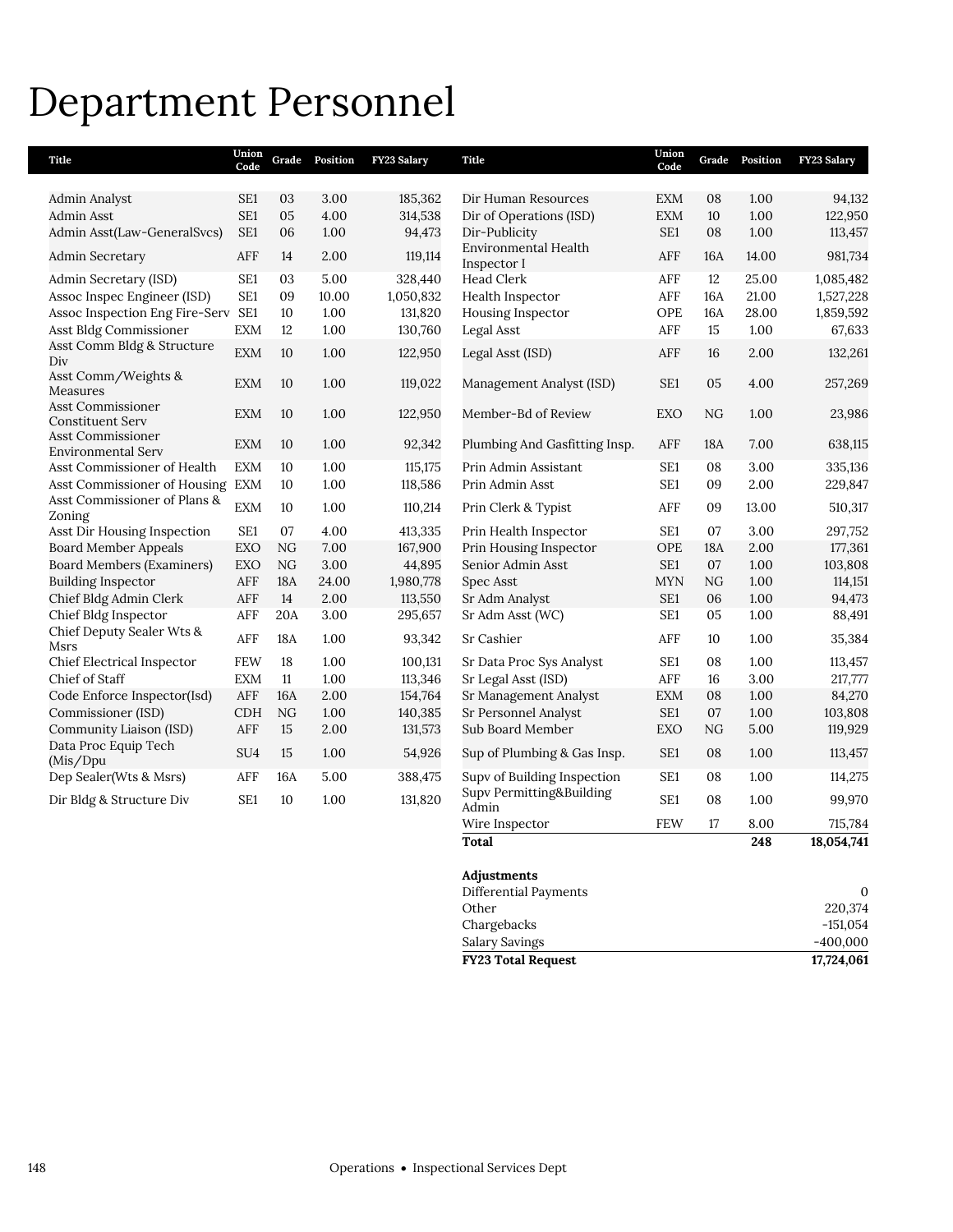# External Funds History

| <b>Personnel Services</b>                                                                                                                                                                                                                                                                                 | FY20 Expenditure                                                                                                | FY21 Expenditure                                                               | <b>FY22 Appropriation</b>                                                          | FY23 Recommended                                               | Inc/Dec 22 vs 23                                                                                                                                        |
|-----------------------------------------------------------------------------------------------------------------------------------------------------------------------------------------------------------------------------------------------------------------------------------------------------------|-----------------------------------------------------------------------------------------------------------------|--------------------------------------------------------------------------------|------------------------------------------------------------------------------------|----------------------------------------------------------------|---------------------------------------------------------------------------------------------------------------------------------------------------------|
| 51000 Permanent Employees<br>51100 Emergency Employees<br>51200 Overtime<br>51300 Part Time Employees<br>51400 Health Insurance<br>51500 Pension & Annuity<br>51600 Unemployment Compensation<br>51700 Workers' Compensation<br>51800 Indirect Costs<br>51900 Medicare<br><b>Total Personnel Services</b> | 72,310<br>0<br>0<br>0<br>0<br>0<br>$\overline{0}$<br>$\overline{0}$<br>$\mathbf{0}$<br>$\overline{0}$<br>72,310 | 72,368<br>$\mathbf{0}$<br>33,121<br>0<br>0<br>0<br>0<br>0<br>0<br>0<br>105,489 | 0<br>0<br>0<br>0<br>0<br>0<br>0<br>$\overline{0}$<br>0<br>0<br>0                   | 0<br>$\mathbf{0}$<br>0<br>0<br>0<br>0<br>0<br>0<br>0<br>0<br>0 | 0<br>$\mathbf{0}$<br>$\boldsymbol{0}$<br>$\mathbf{0}$<br>$\boldsymbol{0}$<br>$\boldsymbol{0}$<br>$\mathbf{0}$<br>$\mathbf{0}$<br>0<br>0<br>$\mathbf{0}$ |
| <b>Contractual Services</b>                                                                                                                                                                                                                                                                               | FY20 Expenditure                                                                                                | FY21 Expenditure                                                               | <b>FY22 Appropriation</b>                                                          | <b>FY23 Recommended</b>                                        | $Inc/Dec$ 22 vs 23                                                                                                                                      |
| 52100 Communications<br>52200 Utilities<br>52400 Snow Removal<br>52500 Garbage/Waste Removal<br>52600 Repairs Buildings & Structures<br>52700 Repairs & Service of Equipment<br>52800 Transportation of Persons<br>52900 Contracted Services<br><b>Total Contractual Services</b>                         | $\mathbf 0$<br>0<br>0<br>$\mathbf{0}$<br>$\overline{0}$<br>$\overline{0}$<br>9,750<br>25,761<br>35,511          | 0<br>0<br>0<br>0<br>0<br>0<br>525<br>2,689<br>3,214                            | 0<br>0<br>0<br>0<br>$\overline{0}$<br>$\overline{0}$<br>16,000<br>67,150<br>83,150 | 0<br>0<br>0<br>0<br>0<br>0<br>16,000<br>67,150<br>83,150       | 0<br>$\mathbf{0}$<br>$\mathbf{0}$<br>$\mathbf 0$<br>$\mathbf{0}$<br>$\mathbf{0}$<br>$\mathbf{0}$<br>$\Omega$<br>$\mathbf{0}$                            |
| <b>Supplies &amp; Materials</b>                                                                                                                                                                                                                                                                           | FY20 Expenditure                                                                                                | FY21 Expenditure                                                               | FY22 Appropriation                                                                 | FY23 Recommended                                               | $Inc/Dec$ 22 vs 23                                                                                                                                      |
| 53000 Auto Energy Supplies<br>53200 Food Supplies<br>53400 Custodial Supplies<br>53500 Med, Dental, & Hosp Supply<br>53600 Office Supplies and Materials<br>53700 Clothing Allowance<br>53800 Educational Supplies & Mat<br>53900 Misc Supplies & Materials<br>Total Supplies & Materials                 | 0<br>0<br>0<br>$\mathbf{0}$<br>31<br>$\mathbf{0}$<br>$\mathbf{0}$<br>17,830<br>17,861                           | 0<br>0<br>0<br>0<br>0<br>0<br>0<br>4,113<br>4,113                              | 0<br>0<br>0<br>0<br>5,000<br>0<br>0<br>22,000<br>27,000                            | 0<br>0<br>0<br>0<br>5,000<br>0<br>$\Omega$<br>22,000<br>27,000 | 0<br>$\boldsymbol{0}$<br>$\mathbf{0}$<br>$\boldsymbol{0}$<br>$\mathbf{0}$<br>$\Omega$<br>0<br>0<br>$\mathbf{0}$                                         |
| <b>Current Chgs &amp; Oblig</b>                                                                                                                                                                                                                                                                           | FY20 Expenditure                                                                                                | FY21 Expenditure                                                               | <b>FY22 Appropriation</b>                                                          | FY23 Recommended                                               | $Inc/Dec$ 22 vs 23                                                                                                                                      |
| 54300 Workers' Comp Medical<br>54400 Legal Liabilities<br>54600 Current Charges H&I<br>54700 Indemnification<br>54800 Reserve Account<br>54900 Other Current Charges<br>Total Current Chgs & Oblig                                                                                                        | 0<br>$\mathbf{0}$<br>0<br>0<br>$\Omega$<br>30,828<br>30,828                                                     | 0<br>0<br>0<br>0<br>0<br>25,352<br>25,352                                      | 0<br>0<br>0<br>0<br>$\Omega$<br>45,330<br>45,330                                   | 0<br>0<br>0<br>0<br>0<br>34,200<br>34,200                      | 0<br>$\boldsymbol{0}$<br>0<br>$\mathbf{0}$<br>$\Omega$<br>$-11,130$<br>$-11,130$                                                                        |
| Equipment                                                                                                                                                                                                                                                                                                 | FY20 Expenditure                                                                                                | FY21 Expenditure                                                               | <b>FY22 Appropriation</b>                                                          | FY23 Recommended                                               | $Inc/Dec$ 22 vs 23                                                                                                                                      |
| 55000 Automotive Equipment<br>55400 Lease/Purchase<br>55600 Office Furniture & Equipment<br>55900 Misc Equipment<br><b>Total Equipment</b>                                                                                                                                                                | 0<br>0<br>$\mathbf{0}$<br>26,230<br>26,230                                                                      | 0<br>0<br>0<br>0<br>0                                                          | 0<br>0<br>0<br>0<br>0                                                              | $\boldsymbol{0}$<br>0<br>0<br>0<br>0                           | 0<br>0<br>$\boldsymbol{0}$<br>0<br>$\boldsymbol{0}$                                                                                                     |
| Other                                                                                                                                                                                                                                                                                                     | FY20 Expenditure                                                                                                | FY21 Expenditure                                                               | FY22 Appropriation                                                                 | FY23 Recommended                                               | Inc/Dec 22 vs 23                                                                                                                                        |
| 56200 Special Appropriation<br>57200 Structures & Improvements<br>58000 Land & Non-Structure<br><b>Total Other</b>                                                                                                                                                                                        | 0<br>0<br>0<br>$\mathbf{0}$                                                                                     | 0<br>0<br>0<br>0                                                               | 0<br>$\mathbf 0$<br>0<br>$\boldsymbol{0}$                                          | 0<br>$\mathbf{0}$<br>0<br>0                                    | 0<br>$\boldsymbol{0}$<br>0<br>$\mathbf{0}$                                                                                                              |
| Grand Total                                                                                                                                                                                                                                                                                               | 182,740                                                                                                         | 138,168                                                                        | 155,480                                                                            | 144,350                                                        | $-11,130$                                                                                                                                               |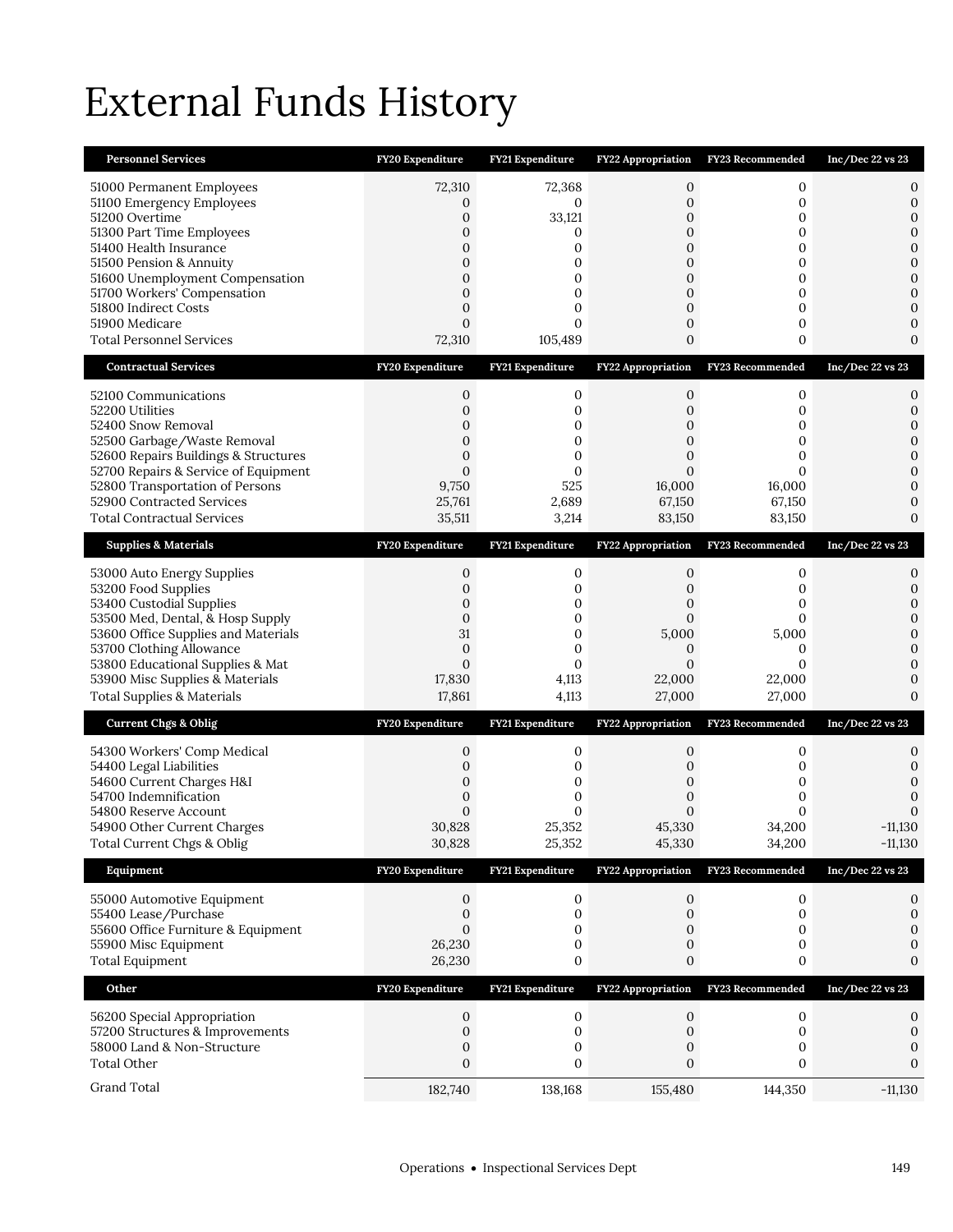# <span id="page-9-0"></span>Program 1. Commissioner's Office

### **Sena Lydon,** *Commissioner,* **Organization 260100**

## **Program Description**

The Commissioner's Office is responsible for overseeing daily departmental operations. The Commissioner's Office coordinates all policy and planning functions, as well as focuses the Department's efforts to disseminate information in an understandable and timely manner. The Inspectional Services Department (ISD) is comprised of five regulatory divisions, namely, Build and Structures, Housing, Health, Environmental Services, and Weights & Measures, with the aim to protect and improve the quality of life for all City of Boston residents by effectively administering and enforcing regulations mandated by City and State governments.

| <b>Operating Budget</b>             | <b>Actual</b> '20  | <b>Actual</b> '21  | Approp '22           | <b>Budget '23</b>  |
|-------------------------------------|--------------------|--------------------|----------------------|--------------------|
| Personnel Services<br>Non Personnel | 784.045<br>486.583 | 843.404<br>438.710 | 1.110.656<br>495.260 | 974.268<br>344.492 |
| Total                               | 1,270,628          | 1,282,114          | 1.605.916            | 1,318,760          |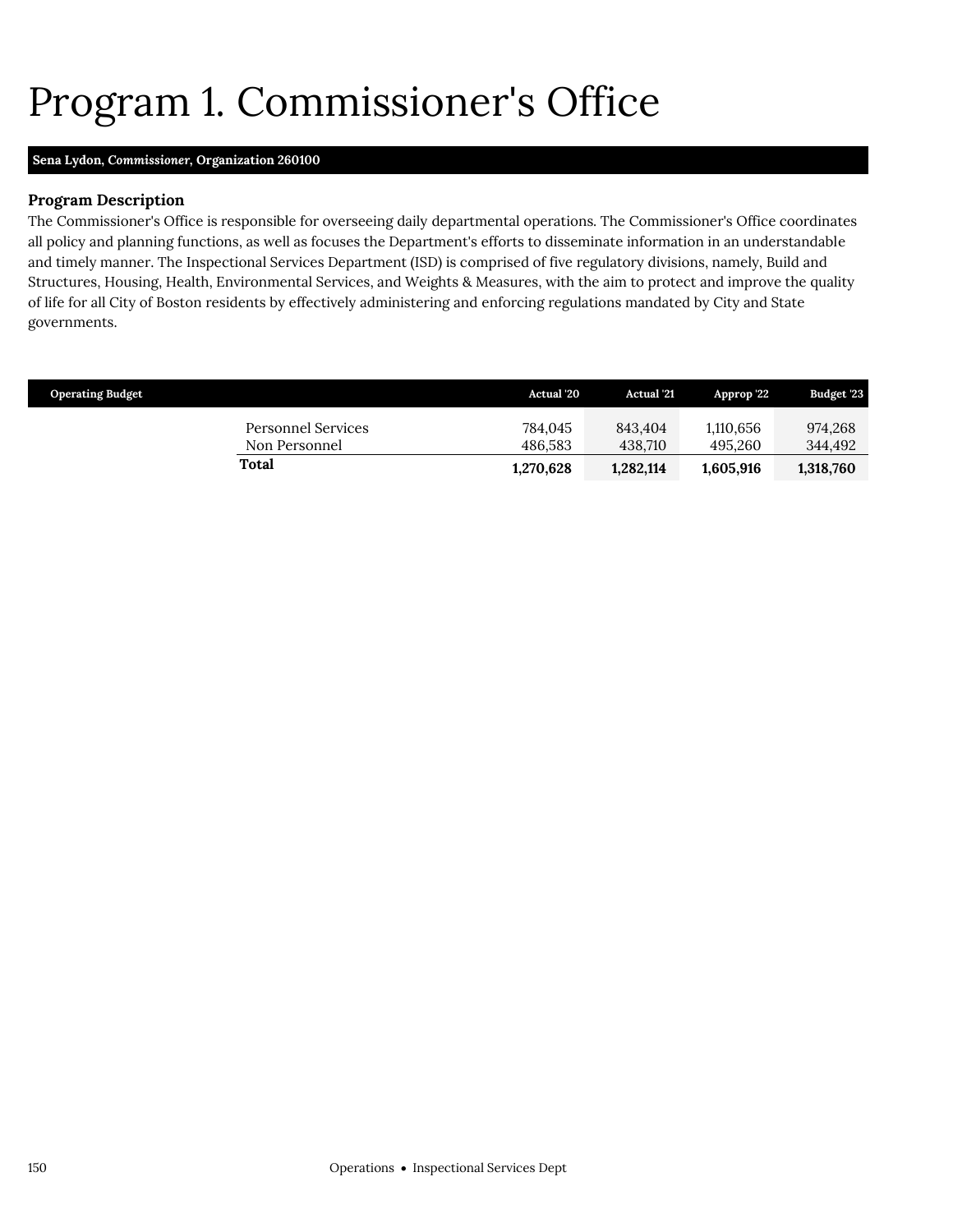# <span id="page-10-0"></span>Program 2. Administration & Finance

## **Sean Lydon,** *Manager,* **Organization 260200**

## **Program Description**

The Administration and Finance program provides direction and supervision for Human Resources, Budget Management, Information Technology, and Legal Services. Human Resources directs the administration of all employee services, payroll, and labor relations. Budget provides fiscal oversight for the responsible management of the departmental non-personnel operating budget, in addition to asset/fleet management. Information Technology is responsible for maintaining the department's local area network, web page materials and Microsoft exchange server. Legal works with departmental field inspection divisions in enforcing State Building, Housing and Sanitary Codes, in addition to addressing distressed properties and processing property liens. Constituent Services holds Zoning Board of Appeal hearings and responds to non-emergency complaints from the public.

|       | <b>Operating Budget</b> |                                                            | Actual '20             | <b>Actual</b> '21      | Approp '22             | <b>Budget '23</b>      |
|-------|-------------------------|------------------------------------------------------------|------------------------|------------------------|------------------------|------------------------|
|       |                         | <b>Personnel Services</b><br>Non Personnel                 | 1,816,116<br>1,475,372 | 2,205,104<br>1,248,820 | 2,443,724<br>1,651,210 | 2,865,044<br>1,502,040 |
|       |                         | <b>Total</b>                                               | 3,291,488              | 3,453,924              | 4,094,934              | 4,367,084              |
|       | Performance             |                                                            |                        |                        |                        |                        |
| Goal: |                         | Ensure compliance w. City's foreclosed/vacant bldg ord     |                        |                        |                        |                        |
|       |                         | <b>Performance Measures</b>                                | Actual '20             | <b>Actual</b> '21      | Projected '22          | Target '23             |
|       |                         | # of foreclosures reported                                 | 470                    | 278                    | 300                    | 300                    |
| Goal: |                         | Manage the department's legal case load                    |                        |                        |                        |                        |
|       |                         | <b>Performance Measures</b>                                | Actual '20             | <b>Actual</b> '21      | Projected '22          | Target '23             |
|       |                         | # legal cases processed                                    | 928                    | 332                    | 600                    | 600                    |
| Goal: |                         | To hear Zoning Board of Appeal cases in a timely manner    |                        |                        |                        |                        |
|       |                         | <b>Performance Measures</b>                                | Actual '20             | Actual '21             | Projected '22          | Target '23             |
|       |                         | ZBA appeals filed<br>ZBA decisions filed                   | 968<br>852             | 839<br>851             | 1,000<br>1,000         | 1,000<br>1,000         |
| Goal: |                         | To improve responsiveness to constituent requests          |                        |                        |                        |                        |
|       |                         | <b>Performance Measures</b>                                | Actual '20             | <b>Actual</b> '21      | Projected '22          | Target '23             |
|       |                         | # of community meetings<br>% calls answered<br>Call volume | 176<br>87%<br>126,144  | 180<br>89%<br>127,882  | 250<br>93%<br>115,000  | 250<br>93%<br>115,000  |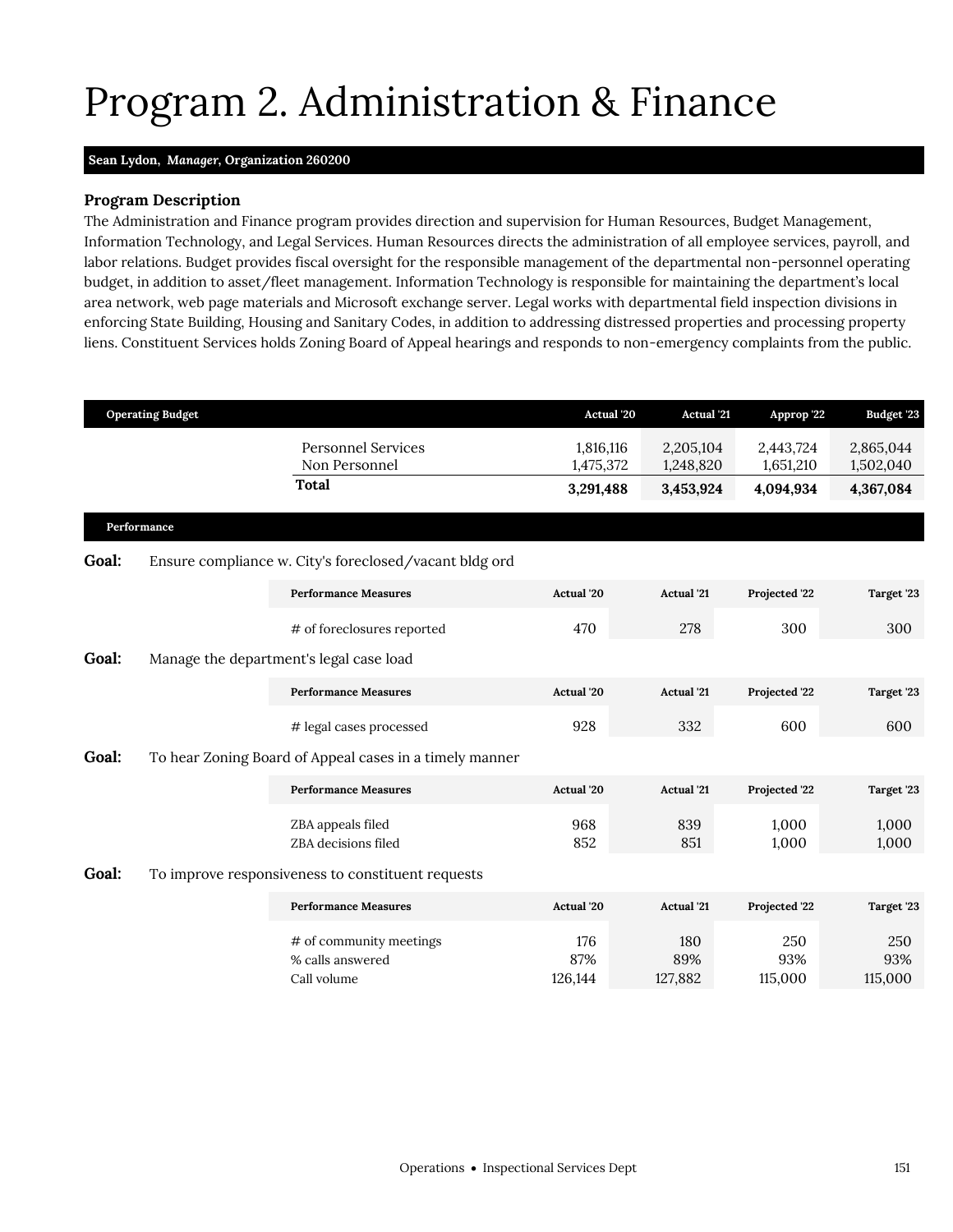# <span id="page-11-0"></span>Program 3. Buildings & Structures

## **Sean Lydon,** *Manager,* **Organization 260300**

## **Program Description**

The Inspector of Buildings oversees all building permit application processing, plans and zoning reviews, field inspections, and the investigative and regulatory enforcement activities administered by the Department. The Buildings and Structures management staff is responsible for issuing building permits for repair and installation, certificates of occupancy, building licenses, and inspecting buildings for safety and compliance with the allowable uses and applicable laws and codes. The Plans and Zoning staff responds to all permit applications and reviews building plans for zoning compliance. Zoning Materials and Zoning Clinics are available at 1010 Massachusetts Avenue and neighborhood libraries to assist individuals and businesses. Building, Electrical and Mechanical inspectors inspect all construction or renovation work to ensure that proper safety standards are followed. Inspectors respond to all community complaints about non-permitted work and zoning violations, including the use of land and structures beyond the allowable use and occupancy.

|       | <b>Operating Budget</b>                                                                                     | <b>Actual</b> '20    | <b>Actual</b> '21    | Approp '22           | Budget '23           |  |  |  |
|-------|-------------------------------------------------------------------------------------------------------------|----------------------|----------------------|----------------------|----------------------|--|--|--|
|       | <b>Personnel Services</b><br>Non Personnel                                                                  | 6,552,997<br>482,520 | 7,598,632<br>559,013 | 8,331,536<br>339,586 | 8,409,968<br>438,254 |  |  |  |
|       | Total                                                                                                       | 7,035,517            | 8,157,645            | 8,671,122            | 8,848,222            |  |  |  |
|       | Performance                                                                                                 |                      |                      |                      |                      |  |  |  |
| Goal: | To ensure the safety of buildings by tracking their compliance with codes by means of scheduled inspections |                      |                      |                      |                      |  |  |  |

| <b>Performance Measures</b>                                   | <b>Actual</b> '20 | <b>Actual</b> '21 | <b>Projected '22</b> | Target '23  |
|---------------------------------------------------------------|-------------------|-------------------|----------------------|-------------|
| # long form permits issued<br>Average days Permit review time | 2.930<br>30       | 2,331<br>30       | 2.600<br>30          | 2,600<br>30 |
| Violations issued                                             | 1.110             | 707               | 850                  | 850         |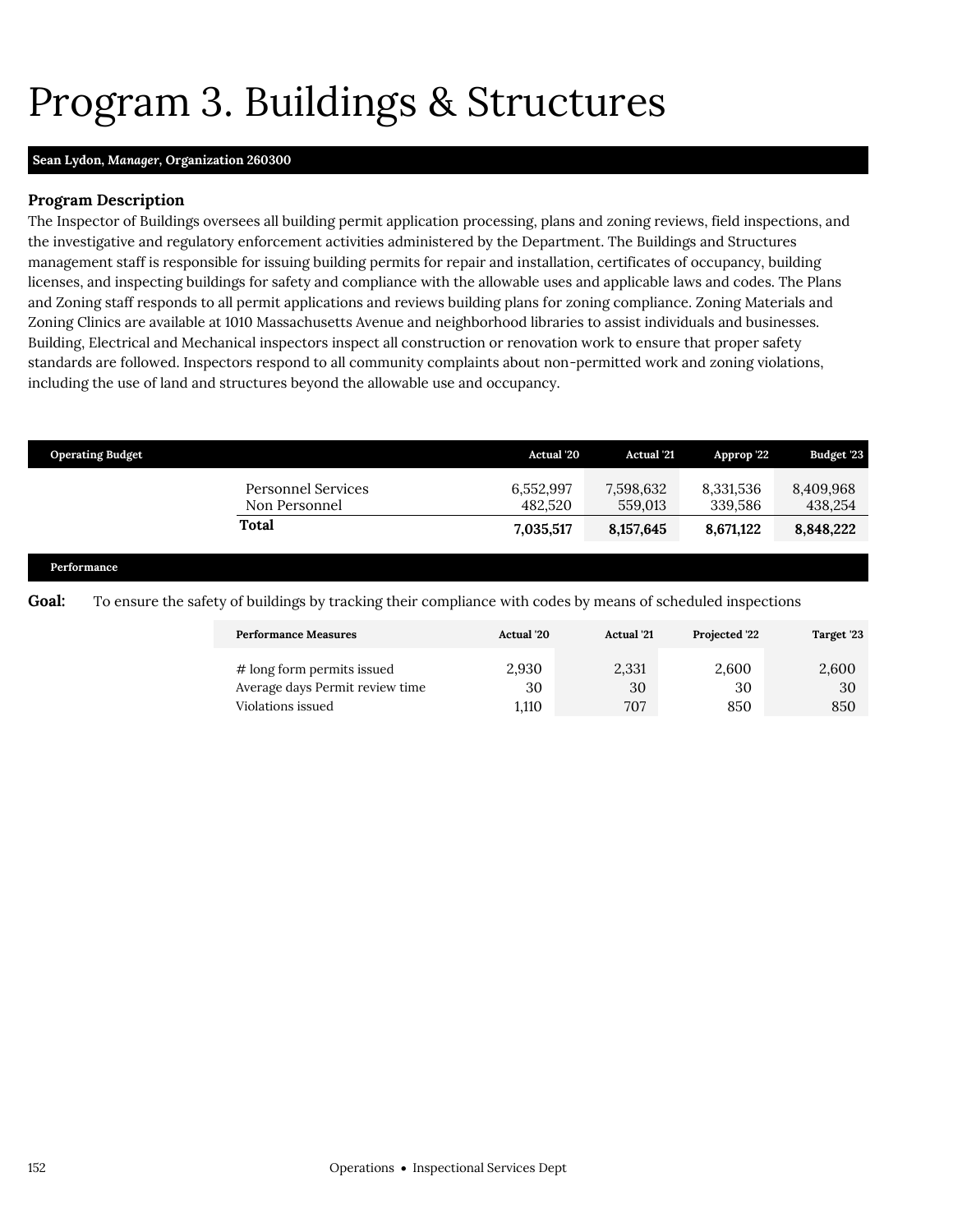# <span id="page-12-0"></span>Program 4. Field Services

#### **Sean Lydon,** *Manager,* **Organization 260400**

### **Program Description**

The Field Services program consists of four divisions: Health, Housing, Environmental Services and Weights & Measures. The Health Division's role is to protect the public health by permitting and inspecting food establishments, restaurants, caterers, health clubs, massage practitioners, and recreational camps. The Housing Division's role is to ensure the availability of clean, safe living conditions as required by the State Sanitary Code. The Environmental Services Division is responsible for the abatement and prevention of rodent infestation, the implementation of the City's site cleanliness ordinance, the boarding and securing of abandoned properties, and the coordination of the vacant lot maintenance program. The Weights and Measures Division is charged with protecting consumers by ensuring accuracy in retail establishment pricing and proper readings on gas pumps, taxi meters, scales and fuel truck meters.

|       | <b>Operating Budget</b> |                                                                                                                                                  | Actual '20                | <b>Actual '21</b>           | Approp '22                  | <b>Budget '23</b>           |
|-------|-------------------------|--------------------------------------------------------------------------------------------------------------------------------------------------|---------------------------|-----------------------------|-----------------------------|-----------------------------|
|       |                         | <b>Personnel Services</b><br>Non Personnel                                                                                                       | 6,614,700<br>309,164      | 6,720,591<br>285,094        | 7,362,231<br>364,529        | 7,350,205<br>372,746        |
|       |                         | <b>Total</b>                                                                                                                                     | 6,923,864                 | 7,005,685                   | 7,726,760                   | 7,722,951                   |
|       | Performance             |                                                                                                                                                  |                           |                             |                             |                             |
| Goal: |                         | Prevent housing emergencies and violations                                                                                                       |                           |                             |                             |                             |
|       |                         | <b>Performance Measures</b>                                                                                                                      | <b>Actual</b> '20         | <b>Actual</b> '21           | Projected '22               | Target '23                  |
|       |                         | # of new units registered in rental<br>register                                                                                                  | 6,135                     | 7,279                       | 7,500                       | 10,000                      |
|       |                         | # of rental housing inspections<br>attempted                                                                                                     | 11,802                    | 5,809                       | 10,000                      | 10,000                      |
| Goal: |                         | Reduce risk of foodborne illness or disease                                                                                                      |                           |                             |                             |                             |
|       |                         | <b>Performance Measures</b>                                                                                                                      | <b>Actual</b> '20         | <b>Actual</b> '21           | Projected '22               | Target '23                  |
|       |                         | # restaurants inspections                                                                                                                        | 10,066                    | 14,100                      | 16,000                      | 15,000                      |
| Goal: |                         | Respond to cleanliness & environmental safety complaints                                                                                         |                           |                             |                             |                             |
|       |                         | <b>Performance Measures</b>                                                                                                                      | Actual '20                | <b>Actual</b> '21           | Projected '22               | Target '23                  |
|       |                         | # Locations baited<br># of Environmental complaints<br># of sewers or sites baited<br>Average hours response time to<br>Environmental complaints | 325<br>4,421<br>473<br>24 | 269<br>4,923<br>1,178<br>24 | 400<br>5,000<br>3,000<br>24 | 400<br>5,000<br>2,500<br>24 |
| Goal: |                         | To ensure devices that vendors use to weigh and measure products are accurate                                                                    |                           |                             |                             |                             |
|       |                         | <b>Performance Measures</b>                                                                                                                      | Actual '20                | <b>Actual</b> '21           | Projected '22               | Target '23                  |
|       |                         | # of Weights and Measure<br>Inspections                                                                                                          | 275                       | 439                         | 350                         | 350                         |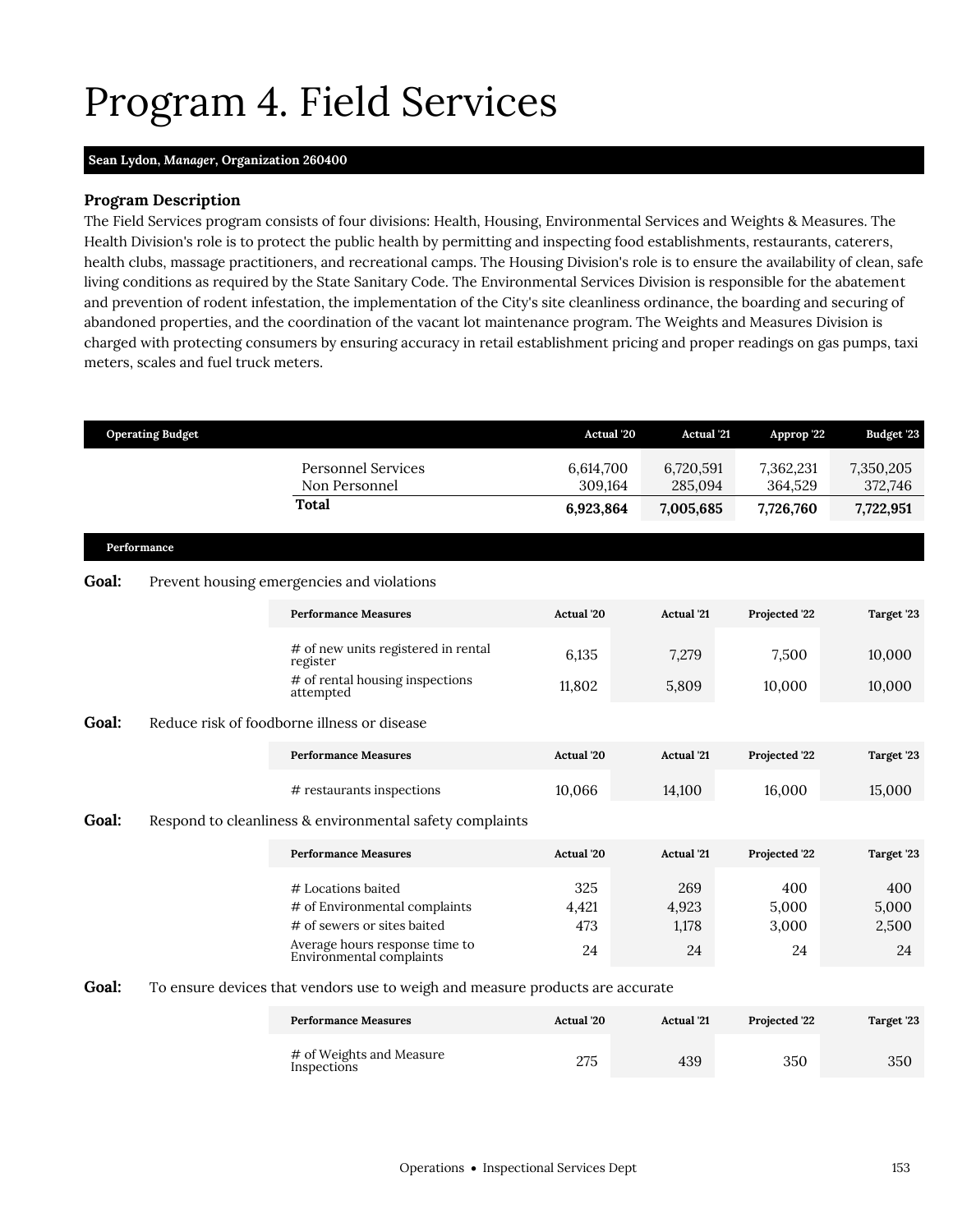## External Funds Projects

#### **Animal Control Fund**

#### **Project Mission**

The Animal Control Fund authorized by (Chapter 44, Section 53E ½) generates monies derived from dog licenses and animal violations. The revolving fund is used to defer and supplement the costs of the animal control program such as veterinary care, animal food, spay and neuter services, and public service television programming. This fund will transition to the Parks and Recreation Department in FY20.

### **Foreclosure Fund**

#### **Project Mission**

The Foreclosure Fund was created in 2008 in compliance with the M.G.L. c.59, s57D, M.G.L. c,,156D, s5.02 and the 950CMR 113,20 requirement to register vacant or foreclosed properties. The fund allows Inspectional Services to charge an annual \$100 fee for the registration of each foreclosed property. Monies collected are to be used to offset costs to track and secure foreclosed properties.

#### **Weights and Measures Enforcement Fund**

#### **Project Mission**

The fund was created in 1998 in order to be in compliance with MGL c. 98 s. 29A, which was amended in 1998 to allow local weights and measures departments to issue civil citations (fines). The amended law specifically required that the revenue collected from said fines be retained and expended only for the purposes of enforcing "item pricing" and weights and measures laws.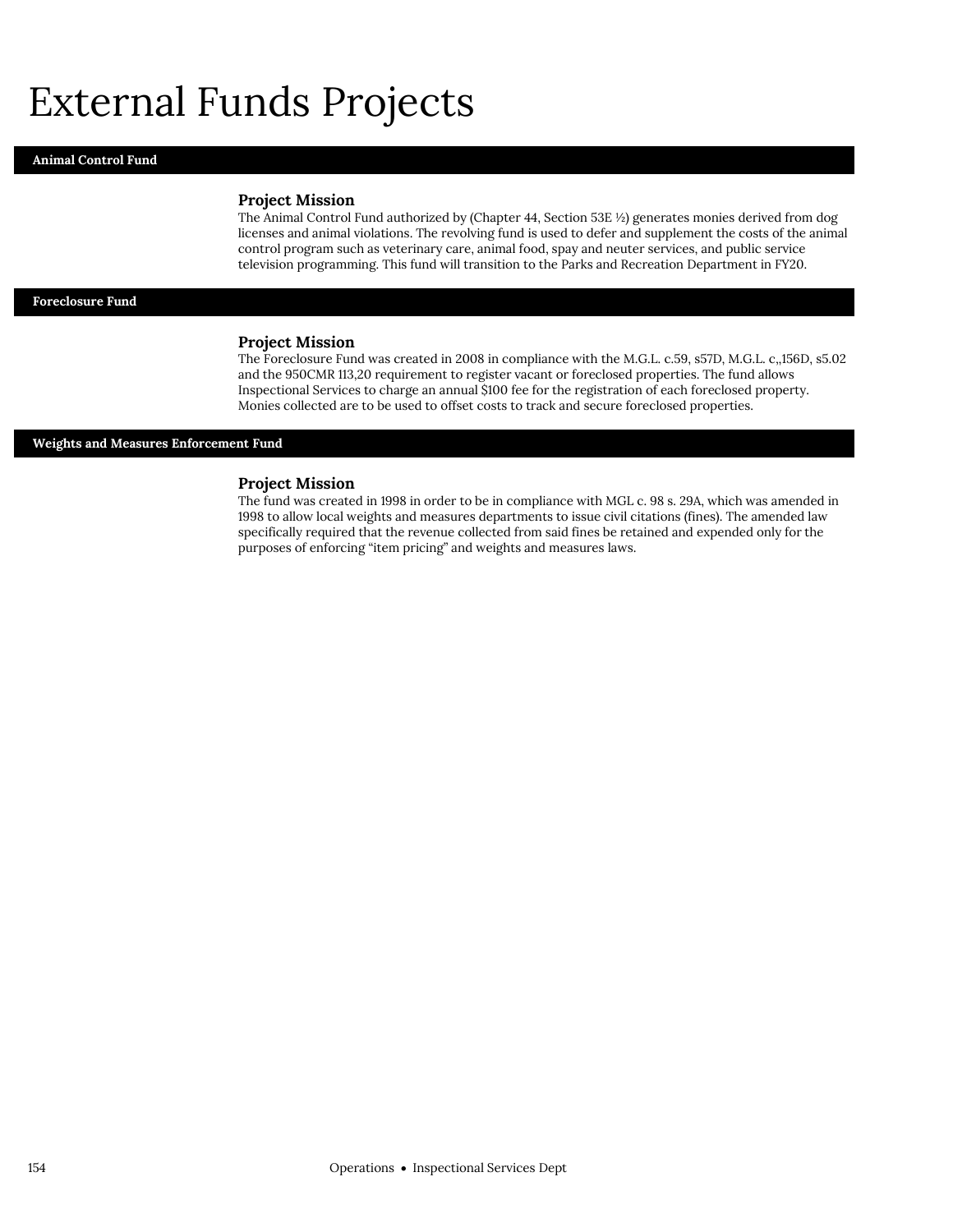# Property Management Operating Budget

#### **Gregory Rooney,** *Commissioner,* **Appropriation 180000**

## **Department Mission**

Property Management

The mission of the Property Management Department is to manage, maintain, repair and provide security for the City's municipal buildings including City Hall and Faneuil Hall; to preserve the useful life of City facilities and reduce operating costs through effective preventive maintenance measures.

## <span id="page-14-0"></span>**Selected Performance Goals**

#### **Building Operations**

- To improve and maintain the operational condition of managed city-owned facilities. **Alterations & Repair**
- To improve and maintain the operational condition of managed city-owned facilities.
- **Building Systems**
- Maintain heating ventilation and air condition (HVAC) system in proper working order.

| <b>Operating Budget</b> | Program Name               | <b>Total Actual '20</b> |                   | Total Actual '21 Total Approp '22 Total Budget '23 |            |
|-------------------------|----------------------------|-------------------------|-------------------|----------------------------------------------------|------------|
|                         | PM Administration          | 1,913,069               | 1,991,429         | 3,451,126                                          | 2,131,128  |
|                         | <b>Building Operations</b> | 8,086,438               | 7,288,296         | 8,190,099                                          | 9,165,026  |
|                         | Alterations & Repair       | 3,515,111               | 4,982,783         | 1,594,187                                          | 2,216,822  |
|                         | Enforcement                | 3,068,232               | 2,709,158         | 1,559,372                                          | 2,816,954  |
|                         | <b>Security Systems</b>    | 756,413                 | 696,476           | 708,933                                            | 764,180    |
|                         | <b>Building Systems</b>    | 2,648,611               | 1,701,820         | 2,303,695                                          | 2,466,792  |
|                         | <b>Total</b>               | 19,987,874              | 19,369,962        | 17,807,412                                         | 19,560,902 |
|                         |                            |                         |                   |                                                    |            |
| <b>Operating Budget</b> |                            | Actual '20              | <b>Actual</b> '21 | Approp '22                                         | Budget '23 |
|                         | <b>Personnel Services</b>  | 8,770,355               | 7,697,112         | 8,202,145                                          | 9,089,364  |
|                         | Non Personnel              | 11,217,519              | 11,672,850        | 9,605,267                                          | 10,471,538 |
|                         | <b>Total</b>               | 19,987,874              | 19,369,962        | 17,807,412                                         | 19,560,902 |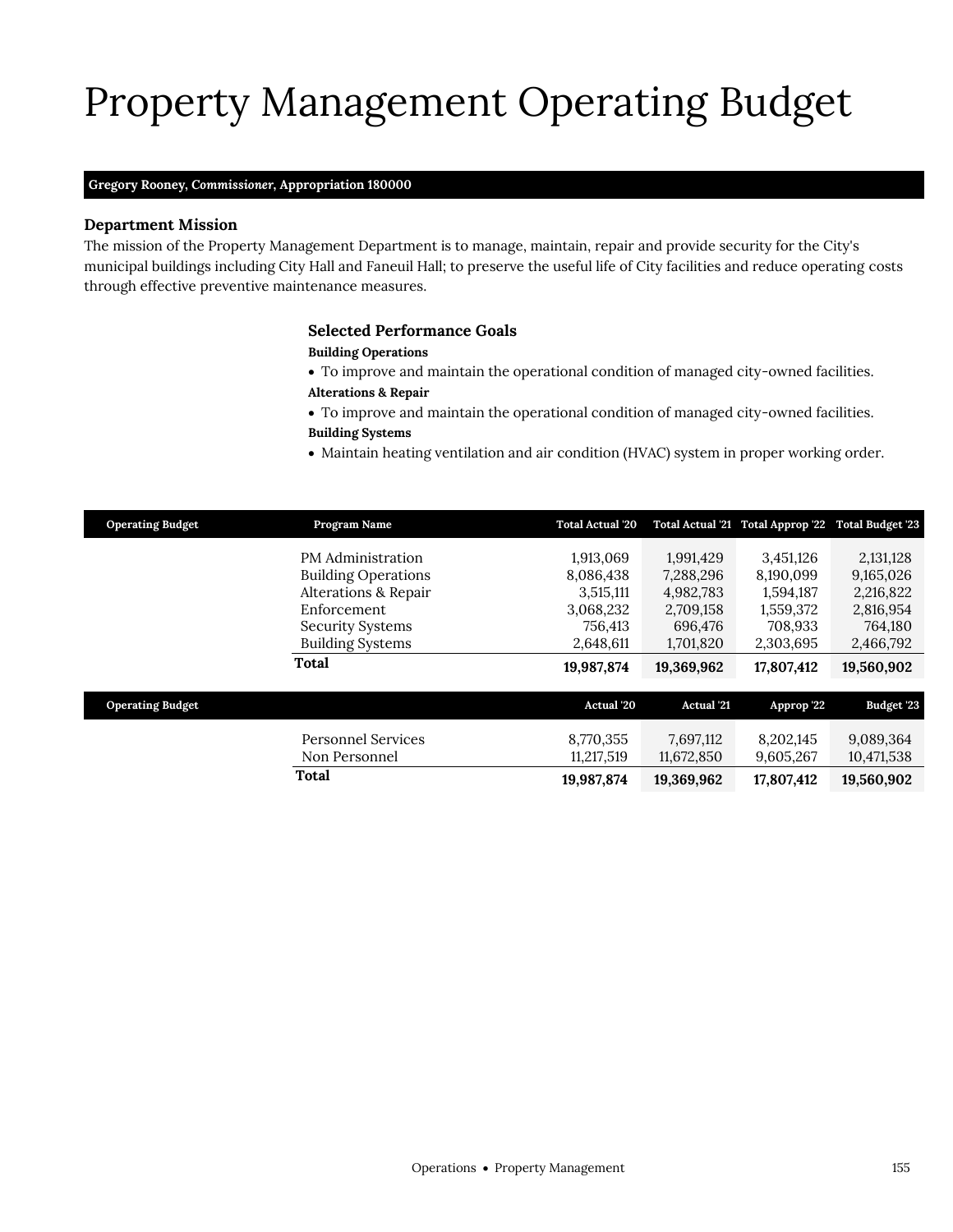# Property Management Operating Budget



## **Authorizing Statutes**

- Property Management Board: Powers & Duties, CBC Ord. §§ 11-7.1-11-7.2; 1943 Mass. Acts ch. 1943, as amended; 1946 Mass. Acts ch. 474, as amended.
- Powers and Duties of Commissioner of Real Property, CBC Ord. § 11-7.3; 1943 Mass. Acts ch. 1943, as amended; 1946 Mass. Acts ch. 474, as amended.
- Powers and Duties of Assistant Commissioner of Real Property, CBC Ord. §§ 11-7.4-11-7.10.

### **Description of Services**

The Property Management Department is responsible for the management, maintenance, security, and repair of the City's municipal buildings including City Hall, Faneuil Hall, and the Old State House. Property Management is responsible for facility layout and space planning analysis for City departments, building security, and events management.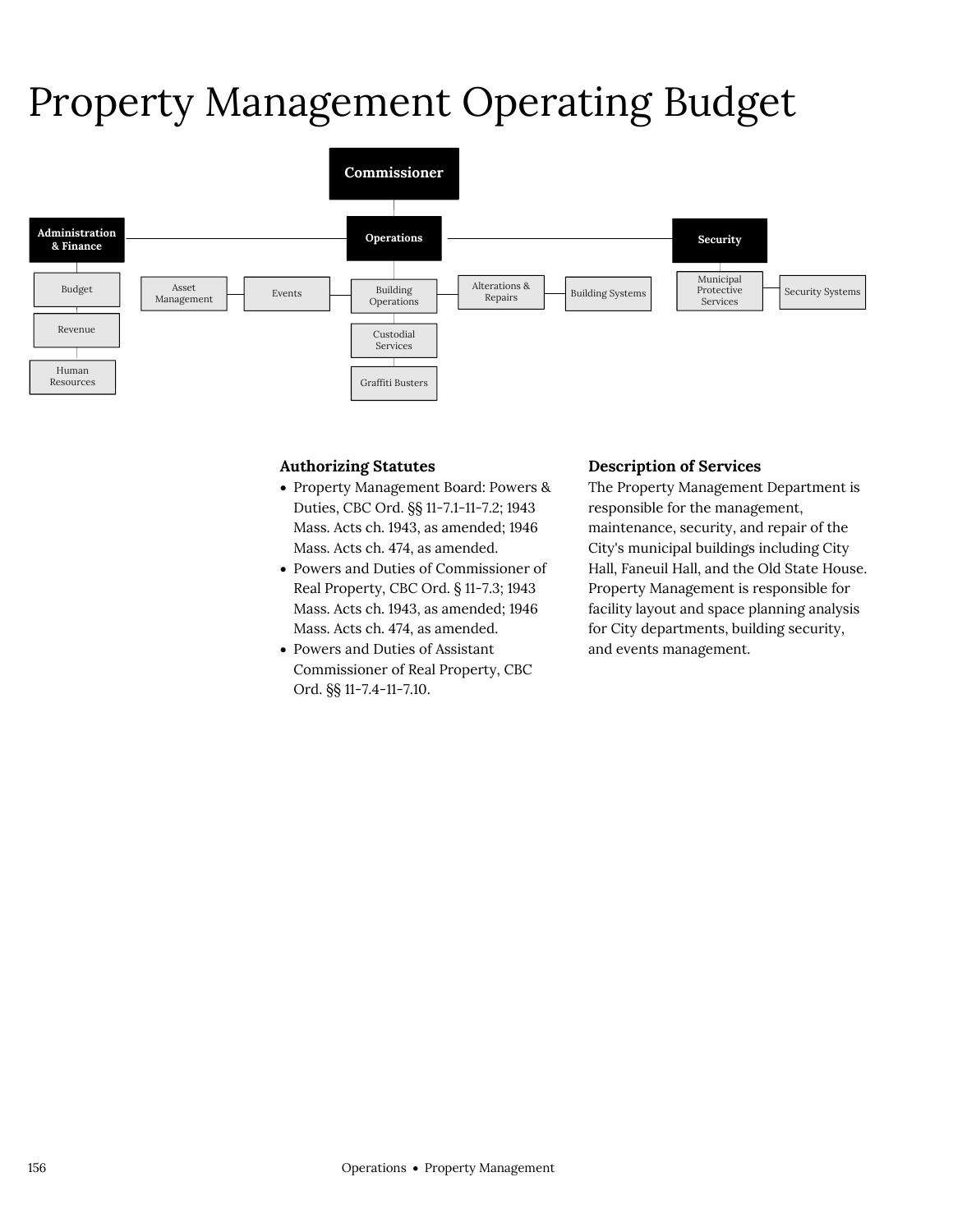# Department History

| <b>Personnel Services</b>             | FY20 Expenditure | <b>FY21 Expenditure</b> | <b>FY22 Appropriation</b> | FY23 Recommended        | Inc/Dec 22 vs 23 |
|---------------------------------------|------------------|-------------------------|---------------------------|-------------------------|------------------|
| 51000 Permanent Employees             | 6,403,317        | 5,209,582               | 6,702,145                 | 7,589,364               | 887,219          |
| 51100 Emergency Employees             | $\mathbf{0}$     | $\mathbf{0}$            | $\mathbf{0}$              | $\Omega$                | 0                |
| 51200 Overtime                        | 2,081,776        | 2,157,138               | 1,300,000                 | 1,300,000               | $\mathbf{0}$     |
| 51600 Unemployment Compensation       | 9,695            | 25,000                  | 25,000                    | 25,000                  | $\Omega$         |
| 51700 Workers' Compensation           | 275,567          | 305,392                 | 175,000                   | 175,000                 | $\Omega$         |
| <b>Total Personnel Services</b>       | 8,770,355        | 7,697,112               | 8,202,145                 | 9,089,364               | 887,219          |
| <b>Contractual Services</b>           | FY20 Expenditure | FY21 Expenditure        | <b>FY22 Appropriation</b> | <b>FY23 Recommended</b> | Inc/Dec 22 vs 23 |
| 52100 Communications                  | 132,996          | 110,037                 | 142,676                   | 142,676                 | 0                |
| 52200 Utilities                       | 3,080,137        | 2,793,274               | 3,139,251                 | 3,719,037               | 579,786          |
| 52400 Snow Removal                    | 9,571            | 14,992                  | 25,000                    | 25,000                  | $\mathbf 0$      |
| 52500 Garbage/Waste Removal           | 16,146           | 36,658                  | 59,632                    | 59,632                  | $\mathbf{0}$     |
| 52600 Repairs Buildings & Structures  | 3,560,494        | 2,880,063               | 3,389,997                 | 3,661,116               | 271,119          |
| 52700 Repairs & Service of Equipment  | 150,388          | 162,073                 | 379,181                   | 338,660                 | $-40,521$        |
| 52800 Transportation of Persons       | 8,624            | 2,973                   | 8,300                     | 8,300                   | $\Omega$         |
| 52900 Contracted Services             | 3,291,236        | 4,622,764               | 1,341,960                 | 1,783,668               | 441,708          |
| <b>Total Contractual Services</b>     | 10,249,592       | 10,622,834              | 8,485,997                 | 9,738,089               | 1,252,092        |
| <b>Supplies &amp; Materials</b>       | FY20 Expenditure | FY21 Expenditure        | FY22 Appropriation        | FY23 Recommended        | Inc/Dec 22 vs 23 |
| 53000 Auto Energy Supplies            | 28,373           | 26,546                  | 29,711                    | 13,242                  | $-16,469$        |
| 53200 Food Supplies                   | $\mathbf{0}$     | 0                       | $\mathbf{0}$              | 0                       | 0                |
| 53400 Custodial Supplies              | 60,826           | 26,324                  | 63,000                    | 63,000                  | $\mathbf{0}$     |
| 53500 Med, Dental, & Hosp Supply      | $\mathbf{0}$     | $\mathbf{0}$            | $\mathbf{0}$              | $\Omega$                | $\mathbf 0$      |
| 53600 Office Supplies and Materials   | 9,953            | 4,194                   | 10,400                    | 10,400                  | $\mathbf{0}$     |
| 53700 Clothing Allowance              | 49,154           | 66,150                  | 55,450                    | 55,450                  | $\mathbf{0}$     |
| 53800 Educational Supplies & Mat      | $\mathbf{0}$     | $\mathbf{0}$            | $\mathbf{0}$              | $\mathbf{0}$            | 0                |
| 53900 Misc Supplies & Materials       | 386,115          | 193,960                 | 761,490                   | 261,490                 | $-500,000$       |
| <b>Total Supplies &amp; Materials</b> | 534,421          | 317,174                 | 920,051                   | 403,582                 | $-516,469$       |
| <b>Current Chgs &amp; Oblig</b>       | FY20 Expenditure | FY21 Expenditure        | FY22 Appropriation        | FY23 Recommended        | Inc/Dec 22 vs 23 |
| 54300 Workers' Comp Medical           | 43,265           | 16,656                  | 30,000                    | 30,000                  | $\mathbf{0}$     |
| 54400 Legal Liabilities               | 3,900            | 3,670                   | 4,040                     | 4,440                   | 400              |
| 54500 Aid To Veterans                 | 0                | 0                       | 0                         | 0                       | $\mathbf{0}$     |
| 54600 Current Charges H&I             | $\boldsymbol{0}$ | 0                       | $\boldsymbol{0}$          | 0                       | $\mathbf{0}$     |
| 54700 Indemnification                 | 0                | 0                       | $\overline{0}$            | $\mathbf{0}$            | $\mathbf{0}$     |
| 54800 Reserve Account                 | $\overline{0}$   | 0                       | $\overline{0}$            | $\Omega$                | $\Omega$         |
| 54900 Other Current Charges           | 16,834           | 83,837                  | 91,425                    | 127,494                 | 36,069           |
| Total Current Chgs & Oblig            | 63,999           | 104,163                 | 125,465                   | 161,934                 | 36,469           |
| Equipment                             | FY20 Expenditure | FY21 Expenditure        | <b>FY22 Appropriation</b> | FY23 Recommended        | Inc/Dec 22 vs 23 |
| 55000 Automotive Equipment            | $\mathbf{0}$     | $\mathbf{0}$            | $\mathbf{0}$              | $\mathbf{0}$            | $\mathbf{0}$     |
| 55400 Lease/Purchase                  | 66,214           | 53,234                  | 50,754                    | 133,933                 | 83,179           |
| 55600 Office Furniture & Equipment    | 100,407          | 351,898                 | 0                         | 0                       | $\Omega$         |
| 55900 Misc Equipment                  | 202,886          | 223,547                 | 23,000                    | 34,000                  | 11,000           |
| <b>Total Equipment</b>                | 369,507          | 628,679                 | 73,754                    | 167,933                 | 94,179           |
| Other                                 | FY20 Expenditure | FY21 Expenditure        | <b>FY22 Appropriation</b> | FY23 Recommended        | Inc/Dec 22 vs 23 |
| 56200 Special Appropriation           | 0                | 0                       | 0                         | 0                       | 0                |
| 57200 Structures & Improvements       | $\boldsymbol{0}$ | $\boldsymbol{0}$        | 0                         | $\mathbf 0$             | $\mathbf{0}$     |
| 58000 Land & Non-Structure            | 0                | 0                       | 0                         | 0                       | 0                |
| <b>Total Other</b>                    | 0                | 0                       | 0                         | 0                       | 0                |
| Grand Total                           | 19,987,874       | 19,369,962              | 17,807,412                | 19,560,902              | 1,753,490        |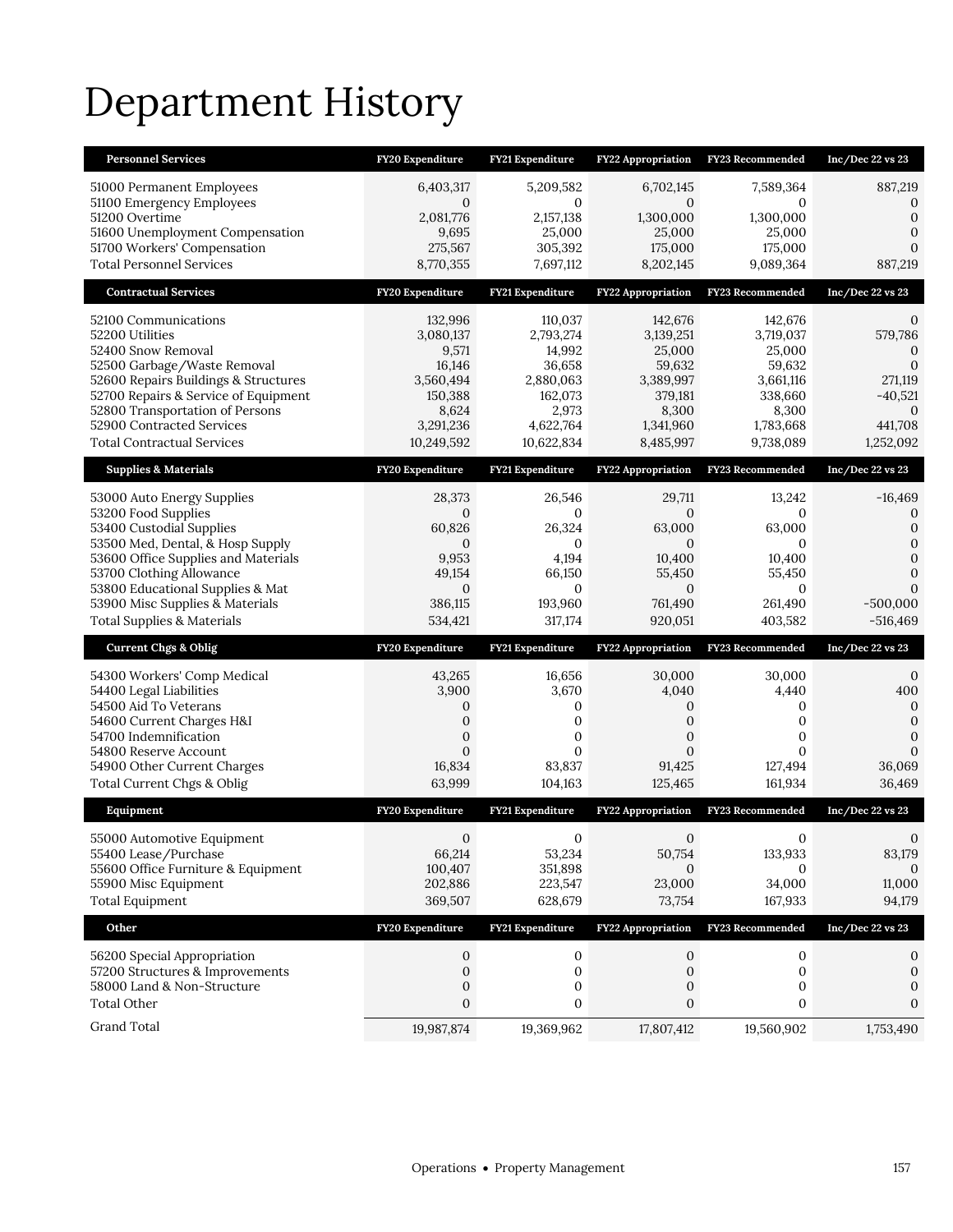## Department Personnel

| Title                                    | Union<br>Code   | Grade | Position | FY23 Salary | <b>Title</b>                     | Union<br>Code   | Grade           | Position | FY23 Salary |
|------------------------------------------|-----------------|-------|----------|-------------|----------------------------------|-----------------|-----------------|----------|-------------|
|                                          |                 |       |          |             |                                  |                 |                 |          |             |
| Adm Asst                                 | SU <sub>4</sub> | 15    | 1.00     | 57,494      | Jr Electrical Repair Person      | SU <sub>4</sub> | 12L             | 1.00     | 52,842      |
| Admin Asst                               | SE <sub>1</sub> | 05    | 1.00     | 76,884      | Maint Mech (Plumber) RP          | SU <sub>4</sub> | 13              | 1.00     | 56,277      |
| Admin Asst (Chief Basic Serv)            | SE <sub>1</sub> | 07    | 1.00     | 103,808     | Maintenance Mechanic             | TLU             | 12              | 2.00     | 112,254     |
| Admin Asst (Prop Mgmt)                   | SU <sub>4</sub> | 18    | 1.00     | 93,199      | MaintMechFrpr(PMD/GraffRemoval   | SU <sub>4</sub> | 15              | 1.00     | 63,363      |
| Admin Asst (Propmgmt)                    | SU <sub>4</sub> | 16    | 2.00     | 153,274     | MaintMechPaint(PMDGraffRemoval   | SU <sub>4</sub> | 13              | 5.00     | 260,346     |
| Admin Asst I(Prop Mgnt)                  | SU <sub>4</sub> | 17    | 1.00     | 82,876      | Mech Equip Repairperson          | SE1             | 05              | 1.00     | 64,640      |
| Alarm Specialist                         | SU <sub>4</sub> | 20    | 1.00     | 54,403      | Mech Equip Repairprs Foreprs     | SE1             | 06              | 2.00     | 178,401     |
| Alarm Technician                         | SU <sub>4</sub> | 19    | 1.00     | 49,708      | Mechanic Equipment Repairprs(PM) | SE <sub>1</sub> | 06              | 1.00     | 63,088      |
| Asst Supn-Custodians (Oper)              | SU <sub>4</sub> | 16    | 2.00     | 111,311     | MechEquipRepairprsForeprs(PMD)   | SE1             | 07              | 1.00     | 88,147      |
| <b>Building Systems</b><br>Engineer(PMD) | SE1             | 12    | 1.00     | 145,197     | P Admin Asst                     | SE1             | 10              | 2.00     | 264,458     |
| Chief Bldg Construction &<br>Rpr Dir     | SE <sub>1</sub> | 11    | 1.00     | 139,907     | Prin Admin Assistant             | SE <sub>1</sub> | 08              | 1.00     | 113,457     |
| Chief of Staff                           | <b>EXM</b>      | 11    | 1.00     | 127,310     | Prin Admin Asst                  | SE <sub>1</sub> | 09              | 1.00     | 119,881     |
| Chief Power Plant Eng                    | <b>TLU</b>      | 17    | 1.00     | 90,596      | Sec Supv (Prot Serv)             | <b>MPS</b>      | 07              | 7.00     | 398,925     |
| Commissioner (RPD)                       | <b>CDH</b>      | NG    | 1.00     | 135,371     | Second Class Sta Engr (New Ch)   | <b>TLU</b>      | 14              | 2.00     | 110,262     |
| Contract Manager                         | SE <sub>1</sub> | 07    | 1.00     | 88,147      | Security Officer (ProtSer)       | <b>MPP</b>      | 05              | 66.00    | 2,910,616   |
| Dep Comm (A&F)                           | <b>EXM</b>      | 11    | 1.00     | 117,080     | Spc Asst to the Commissioner     | <b>EXM</b>      | 06              | 1.00     | 74,988      |
| Dir of Asset Management                  | SE <sub>1</sub> | 10    | 1.00     | 131,820     | Special Assistant Admin          | <b>EXM</b>      | 05              | 2.00     | 126,152     |
| Director of Human Resources EXM          |                 | 09    | 1.00     | 105,678     | Sr Adm Analyst                   | SE1             | 06              | 1.00     | 94,472      |
| Exec Asst (PMD)                          | SE <sub>1</sub> | 10    | 1.00     | 131,820     | Sr Adm Asst (MangrSecrtySystm)   | SU <sub>4</sub> | 23              | 1.00     | 104,934     |
| <b>Exec Asst Facilities</b>              | SE <sub>1</sub> | 10    | 1.00     | 131,820     | Sr Adm Asst (Shift Superv)       | SU <sub>4</sub> | 20              | 1.00     | 84,016      |
| Executive Assistant (PWD)                | <b>EXM</b>      | 12    | 1.00     | 135,428     | Sr Bldg Custodian (New Ch)       | SU <sub>4</sub> | 10 <sub>L</sub> | 3.00     | 150,811     |
| Garage Attendant                         | SU <sub>4</sub> | 10L   | 2.00     | 80,711      | Sr Computer Oper (Shift Supv)    | SU <sub>4</sub> | 20              | 1.00     | 67,085      |
| Head Administrative Clerk                | SU <sub>4</sub> | 14    | 1.00     | 58,839      | Sr Shift Supervisor              | SU <sub>4</sub> | 22              | 1.00     | 64,298      |
| <b>Head Clerk</b>                        | SU <sub>4</sub> | 12    | 1.00     | 56,052      | Sr. Computer Operator            | SU <sub>4</sub> | 16              | 5.00     | 276,267     |
| Jr Building Cust                         | SU <sub>4</sub> | 09L   | 26.00    | 1,115,782   | Third Class Sta Eng (New Ch)     | <b>TLU</b>      | 13              | 2.00     | 115,255     |
|                                          |                 |       |          |             | <b>Total</b>                     |                 |                 | 165      | 9,589,750   |
|                                          |                 |       |          |             | $A = 11$                         |                 |                 |          |             |

| Adjustments               |              |
|---------------------------|--------------|
| Differential Payments     | 0            |
| Other                     | 210,270      |
| Chargebacks               | $-1,558,111$ |
| Salary Savings            | $-652,548$   |
| <b>FY23 Total Request</b> | 7,589,361    |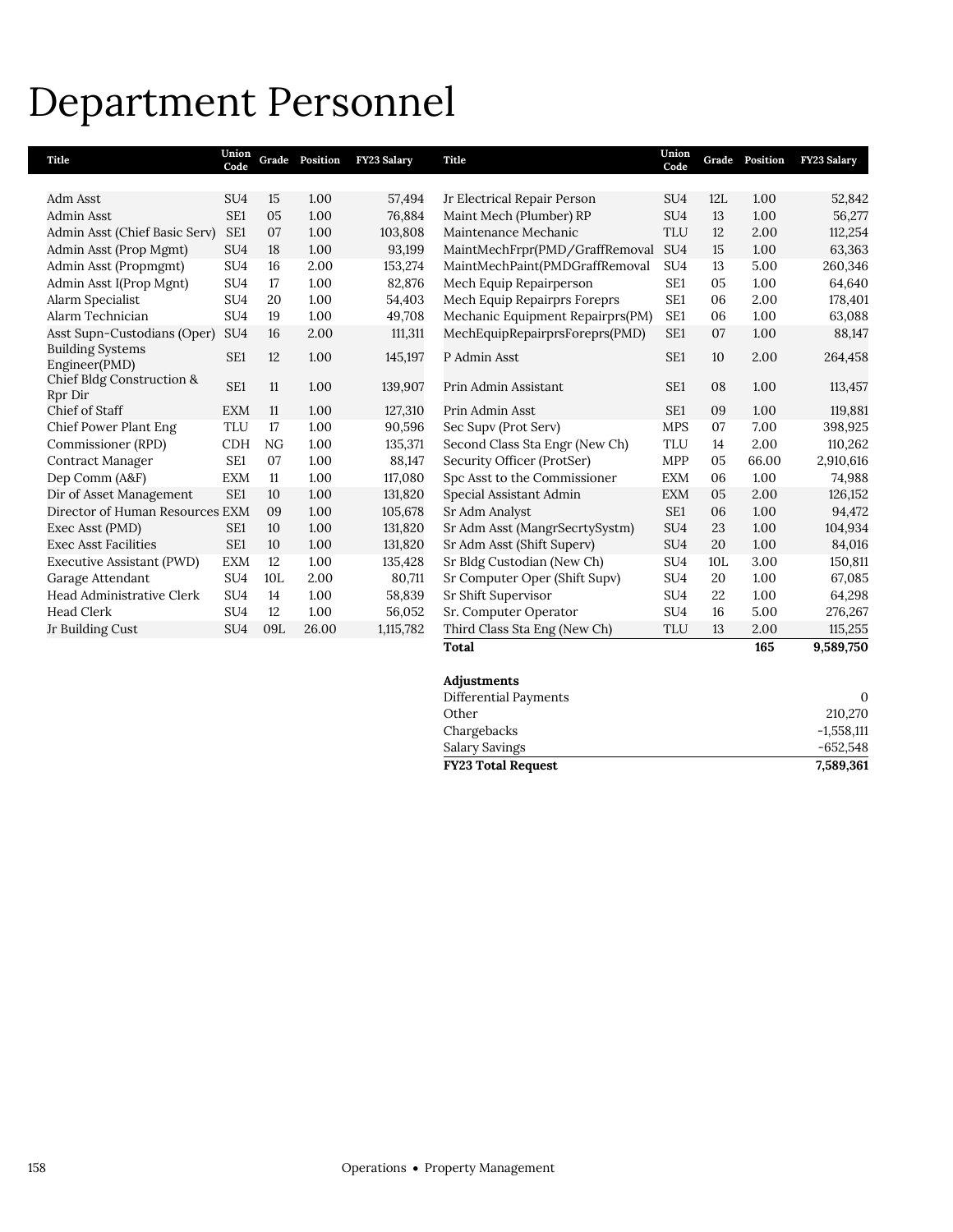# <span id="page-18-0"></span>Program 1. Administration

## *Samuel Lovison, Manager,* **Organization 180100**

## **Program Description**

The Administration Program provides centralized administrative, fiscal, and human resource support services for the Public Property Cabinet. The program processes contracts, manages finances, implements human resource management policies and personnel paperwork, and monitors all budgetary actions through internal auditing of expenditures and revenue collections. In addition, it assists in efforts to enhance the effectiveness and efficiency of the Department's programs and activities.

| <b>Operating Budget</b>                    | <b>Actual</b> '20    | <b>Actual</b> '21    | Approp '22           | <b>Budget '23</b>    |
|--------------------------------------------|----------------------|----------------------|----------------------|----------------------|
| <b>Personnel Services</b><br>Non Personnel | 1.732.549<br>180.520 | 1,806,599<br>184.830 | 3.212.928<br>238.198 | 1,894,229<br>236,899 |
| Total                                      | 1,913,069            | 1,991,429            | 3,451,126            | 2,131,128            |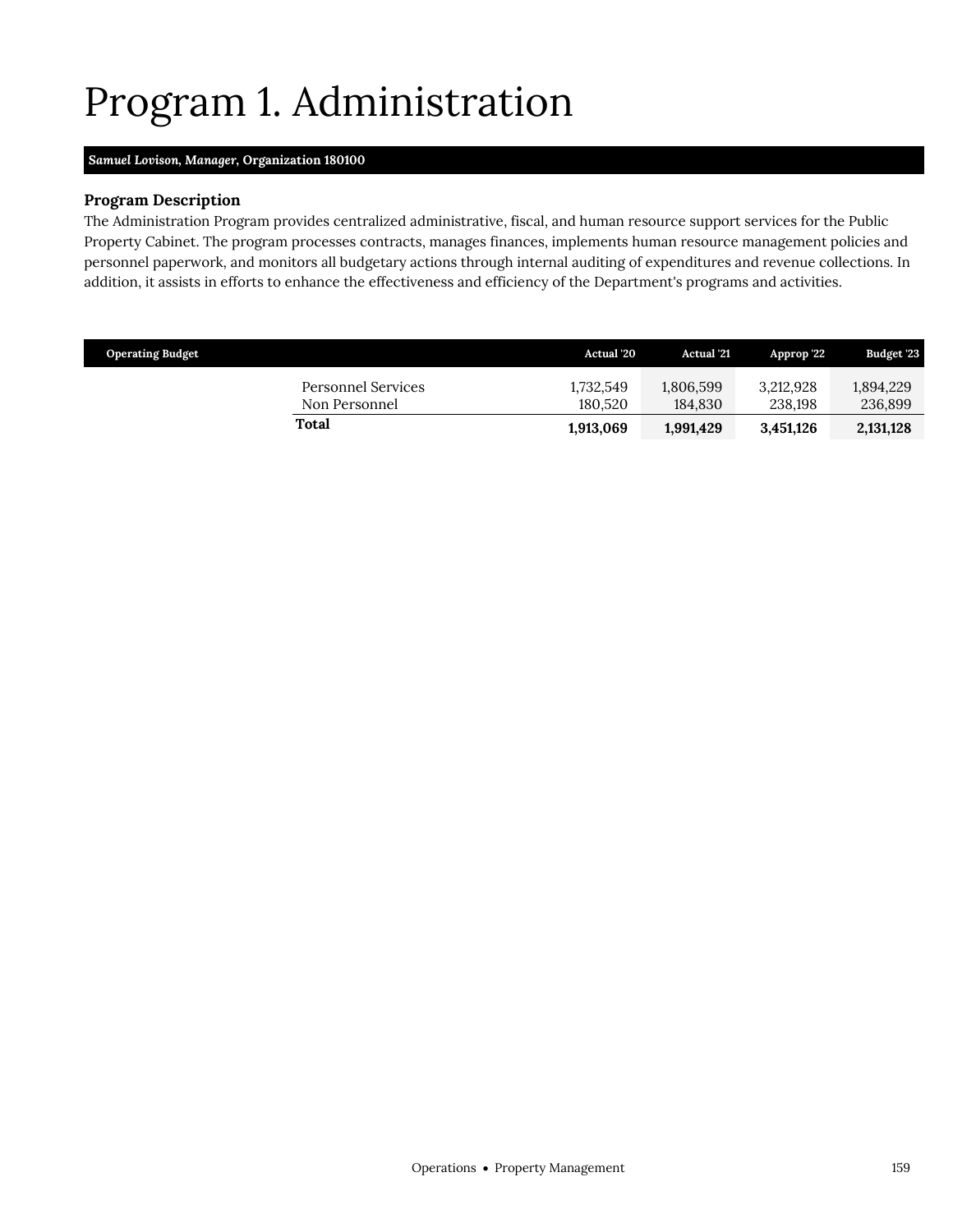# <span id="page-19-0"></span>Program 2. Building Operations

## **Leon Graves,** *Manager,* **Organization 180200**

## **Program Description**

The Building Operations Program provides asset management and maintenance for Boston City Hall, municipal buildings, and historic structures. The Program is also responsible for graffiti removal from public and private property in the City of Boston. The program also provides maintenance and operational support for special events and celebrations held in municipal buildings managed by the Department.

| <b>Operating Budget</b>                                                          |                                     | <b>Actual</b> '20      | <b>Actual</b> '21      | Approp '22             | <b>Budget '23</b>      |
|----------------------------------------------------------------------------------|-------------------------------------|------------------------|------------------------|------------------------|------------------------|
|                                                                                  | Personnel Services<br>Non Personnel | 1,898,590<br>6,187,848 | 1,673,553<br>5,614,743 | 1,599,935<br>6,590,164 | 2,383,650<br>6,781,376 |
|                                                                                  | Total                               | 8,086,438              | 7,288,296              | 8,190,099              | 9,165,026              |
|                                                                                  |                                     |                        |                        |                        |                        |
| $\mathbf{D}$ and $\mathbf{C}$ and $\mathbf{D}$ and $\mathbf{C}$ and $\mathbf{D}$ |                                     |                        |                        |                        |                        |

### **Performance**

## **Goal:** To improve and maintain the operational condition of managed city-owned facilities

| <b>Performance Measures</b>                       | Actual '20 | Projected '22<br><b>Actual</b> '21 |     | Target '23 |
|---------------------------------------------------|------------|------------------------------------|-----|------------|
| % of locksmith requests closed<br>within 48 hours | 95%        | 95%                                | 95% | 95%        |
| % of plumbing requests closed<br>within 48 hours  | 91%        | 80%                                | 90% | 90%        |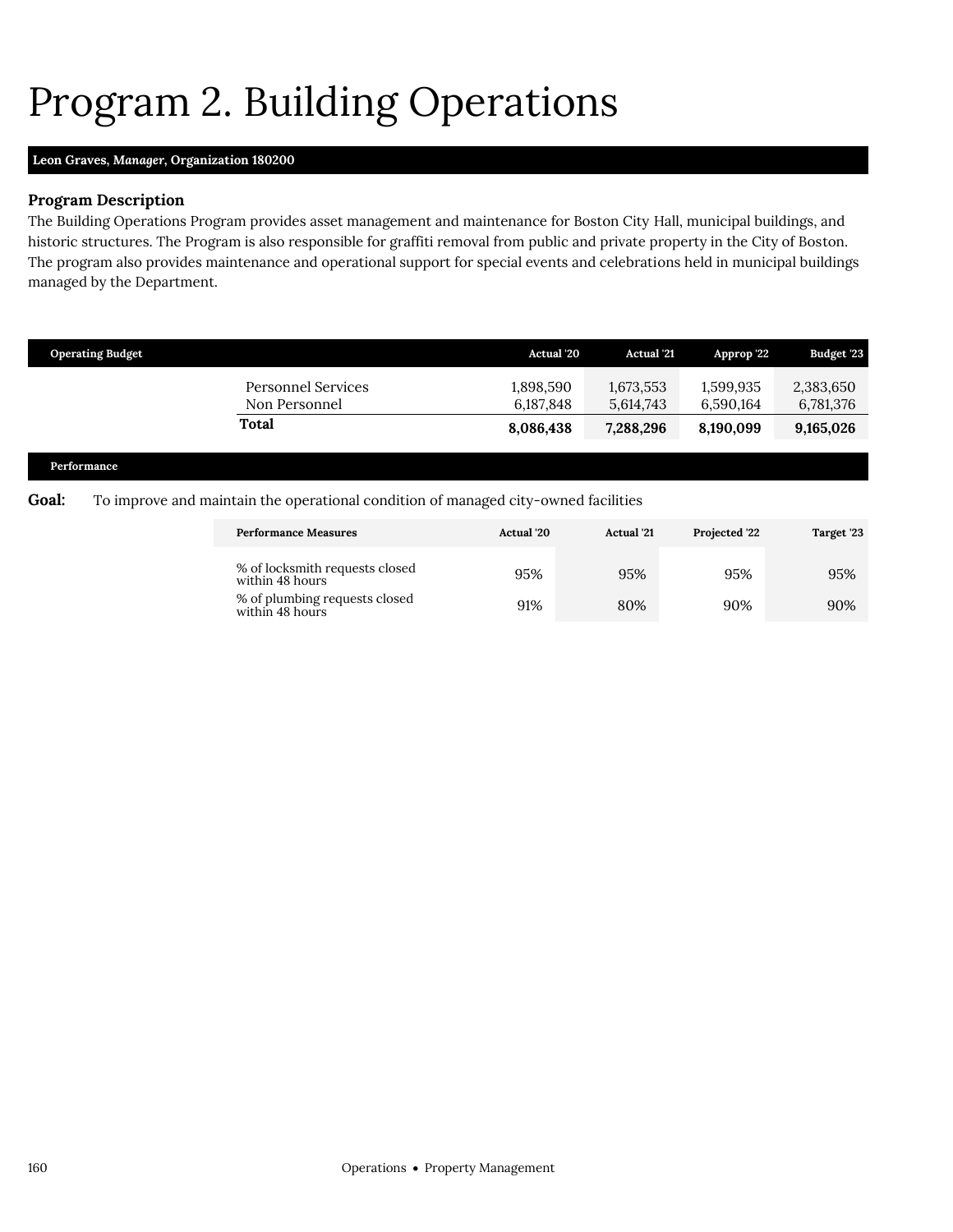# Program 3. Alterations & Repair

## **Carlene Laurent,** *Manager,* **Organization 180300**

## **Program Description**

The Alterations and Repair Program performs and oversees non-capital alterations and repairs to City-owned facilities to meet the needs of building occupants, responds to emergency repair and hazardous waste removal needs, and ensures that all systems are functioning and that the facilities are environmentally safe. The program also preserves the useful life of City facilities and reduces operating costs by developing and implementing preventive maintenance programs.

| <b>Operating Budget</b>             | <b>Actual</b> '20    | <b>Actual</b> '21    | Approp '22         | <b>Budget '23</b>    |
|-------------------------------------|----------------------|----------------------|--------------------|----------------------|
| Personnel Services<br>Non Personnel | 742.907<br>2,772,204 | 504.369<br>4.478.414 | 635.640<br>958.547 | 709,952<br>1,506,870 |
| <b>Total</b>                        | 3,515,111            | 4,982,783            | 1.594.187          | 2,216,822            |

#### **Performance**

### **Goal:** To improve and maintain the operational condition of managed city-owned facilities

<span id="page-20-0"></span>

| <b>Performance Measures</b>                                                                | <b>Actual</b> '20 | <b>Actual</b> '21 | <b>Projected '22</b> | Target '23 |
|--------------------------------------------------------------------------------------------|-------------------|-------------------|----------------------|------------|
| % of maintenance repairs and<br>requests for City Hall handled<br>internally vs. by vendor | 95%               | 95%               | 95%                  | 95%        |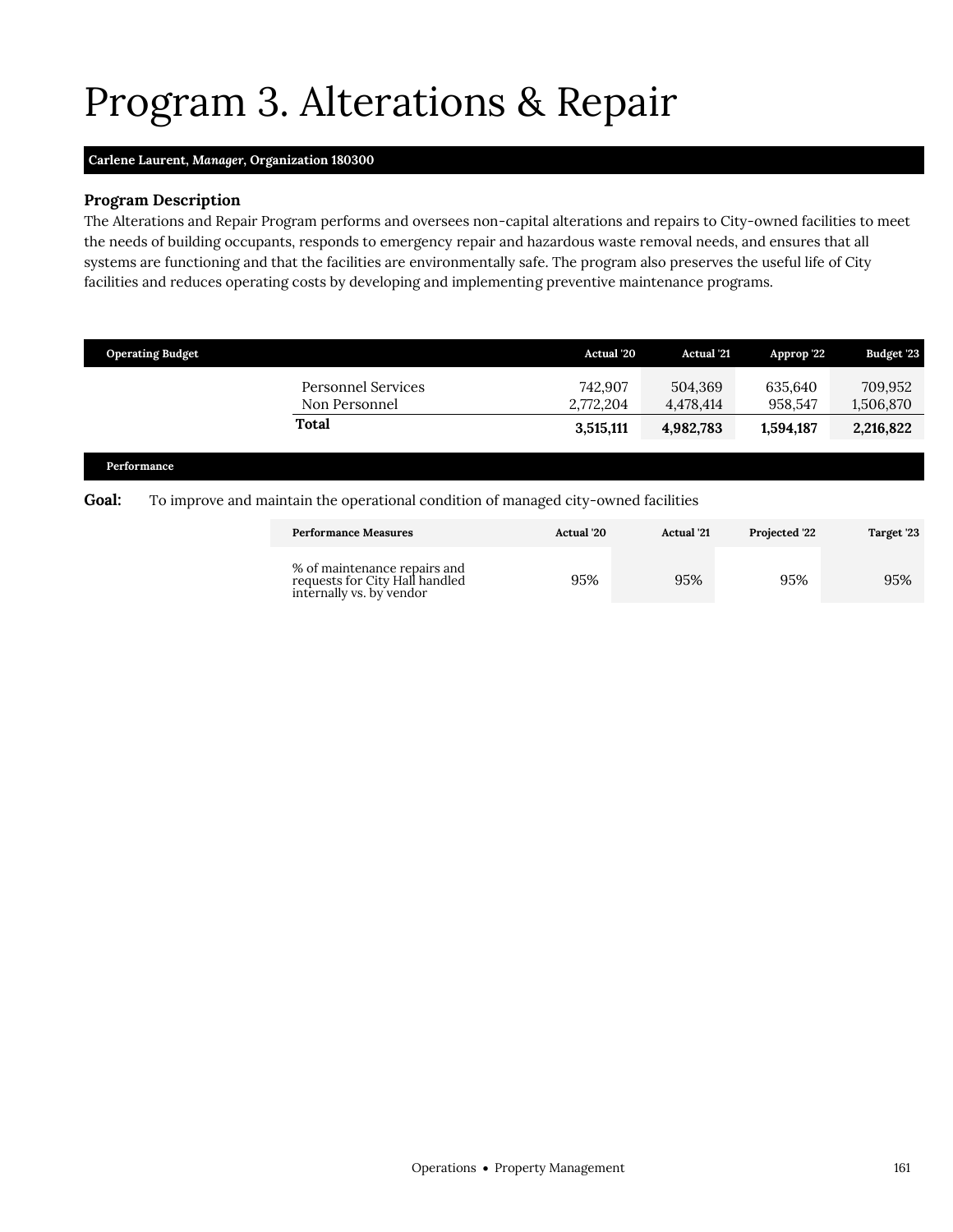## <span id="page-21-0"></span>Program 4. Enforcement

## **Steven Tankle,** *Manager,* **Organization 180400**

## **Program Description**

The Municipal Protective Services Division (MPSD) protects City property from vandalism, arson, and theft in City buildings.

| <b>Operating Budget</b> |                                     | Actual '20           | <b>Actual</b> '21    | Approp '22           | Budget '23           |
|-------------------------|-------------------------------------|----------------------|----------------------|----------------------|----------------------|
|                         | Personnel Services<br>Non Personnel | 2,891,963<br>176.269 | 2,479,754<br>229,404 | 1.333.015<br>226,357 | 2,593,463<br>223,491 |
| Total                   |                                     | 3,068,232            | 2,709,158            | 1,559,372            | 2,816,954            |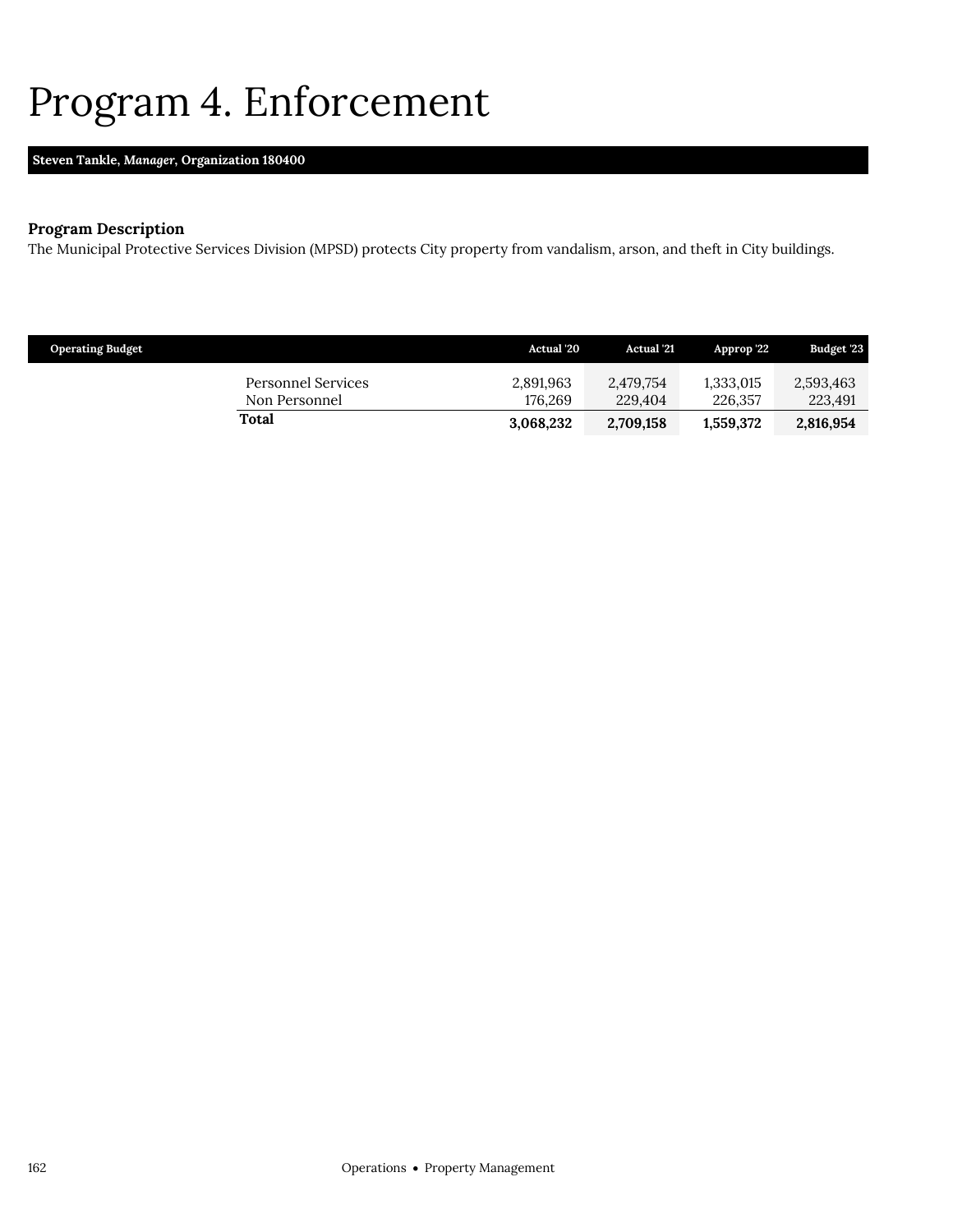# <span id="page-22-0"></span>Program 5. Security Systems

## **John Gillis,** *Manager,* **Organization 180500**

## **Program Description**

The Security Systems Program monitors public buildings for safety and security violations, coordinates an effective response by the Municipal Protective Services Division (MPSD) as well as other public safety agencies of the City of Boston, installs, maintains, and monitors fire and intrusion alarms in public buildings, and installs and monitors temporary alarm systems to protect various projects.

| <b>Operating Budget</b>                    | <b>Actual</b> '20 | Actual '21        | Approp '22        | <b>Budget '23</b> |
|--------------------------------------------|-------------------|-------------------|-------------------|-------------------|
| <b>Personnel Services</b><br>Non Personnel | 710,978<br>45.435 | 667.934<br>28.542 | 665.317<br>43.616 | 706,928<br>57,252 |
| Total                                      | 756.413           | 696.476           | 708.933           | 764,180           |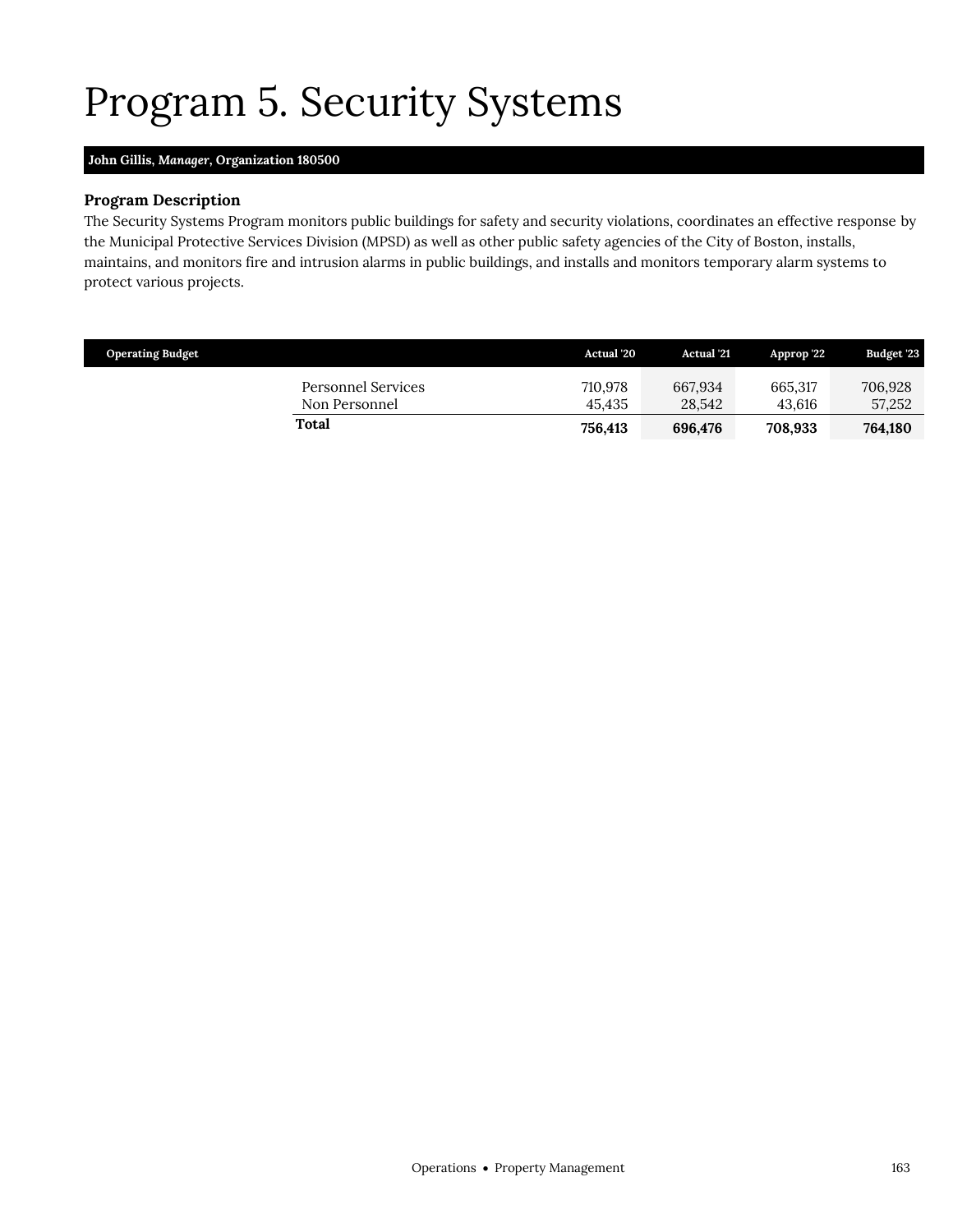# <span id="page-23-0"></span>Program 6. Building Systems

## **John Sinagra,** *Manager,* **Organization 180700**

## **Program Description**

The Building Systems program is responsible for all mechanical systems in Boston City Hall and at 52 other City-owned buildings. Responsibilities include preventive maintenance and incidental repairs to heating, ventilation, and air conditioning (HVAC).

| <b>Operating Budget</b>                | <b>Actual</b> '20    | <b>Actual</b> '21    | Approp '22           | <b>Budget '23</b>    |
|----------------------------------------|----------------------|----------------------|----------------------|----------------------|
| Personnel Services<br>Non Personnel    | 793,368<br>1,855,243 | 564,903<br>1,136,917 | 755,310<br>1,548,385 | 801,142<br>1,665,650 |
| Total                                  | 2,648,611            | 1,701,820            | 2,303,695            | 2,466,792            |
| <b>Dealer</b> and a series of <b>D</b> |                      |                      |                      |                      |

#### **Performance**

## **Goal:** Maintain heating ventilation and air condition (HVAC) system in proper working order

| <b>Performance Measures</b>                           | <b>Actual</b> '20 | <b>Actual</b> '21 | <b>Projected '22</b> | Target '23 |
|-------------------------------------------------------|-------------------|-------------------|----------------------|------------|
| # of preventive<br>maintenance/corrective maintenance | 33                | 60                | 75                   | 75         |
| % of HVAC breakdowns corrected<br>within 8 hours      | 80%               | 75%               | 80%                  | 80%        |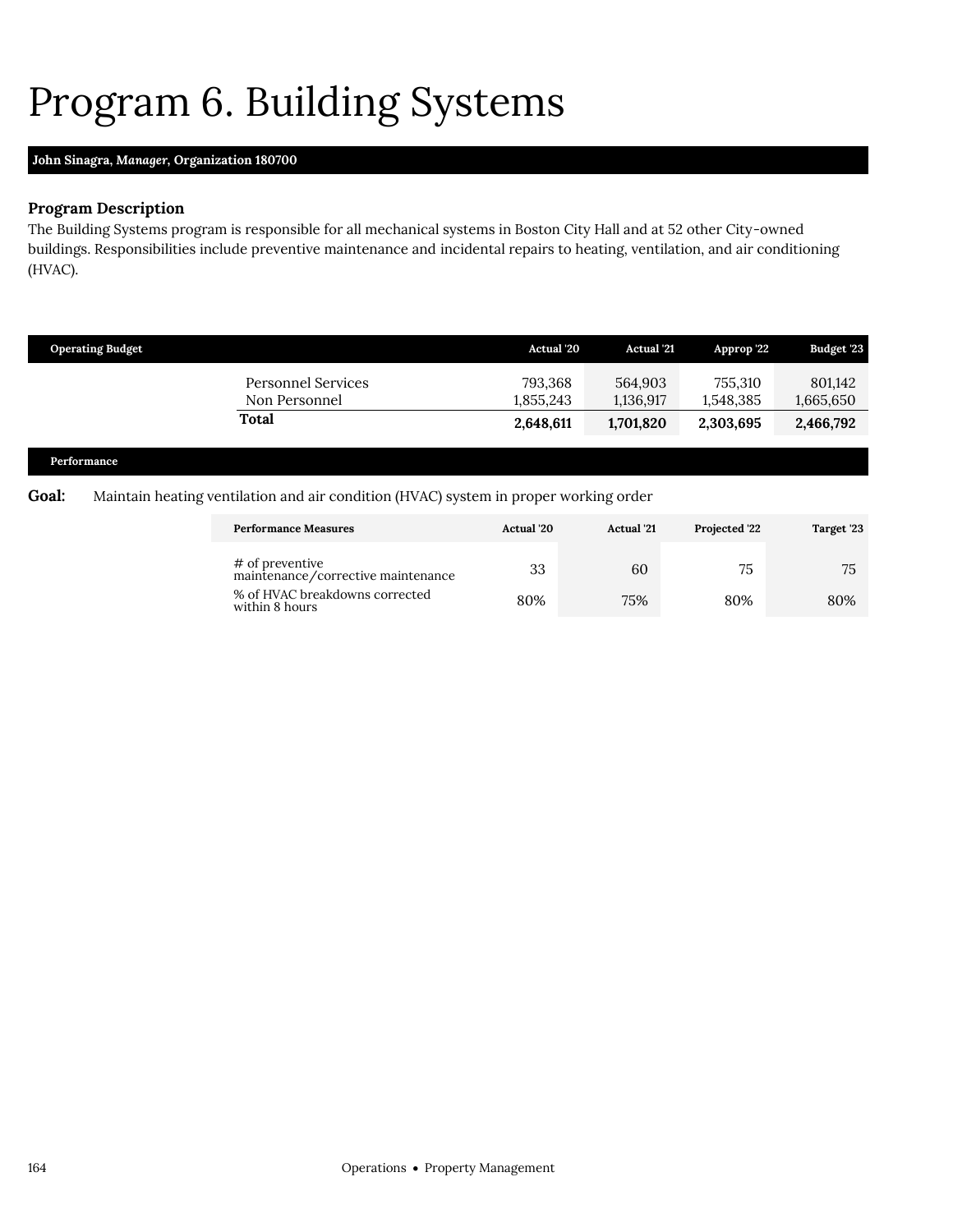# Property Management Capital Budget

## **Overview**

Property Management

On-going investments in municipal structures, historic buildings and other city-owned properties ensure the City's facilities are well-maintained and managed. Asset preservation is of the utmost importance as Fiscal Year 2023 capital investments support a number of new and ongoing initiatives across the city.

## **FY23 Major Initiatives**

- Phase 1 construction on City Hall Plaza will be completed and includes a new public entrance on the North Plaza, extensive repairs and improvements to the plaza, accessibility upgrades include a universally accessible pathway, and a children's play area.
- The renovation of 26 Court Street will continue. The work includes new mechanical, electrical, and plumbing systems. The building is a key municipal administrative office space for City operations Energy efficiency projects, including an upgrade of the HVAC system will proceed at City Hall.
- Elevator upgrades, masonry repairs and replacement of windows at the Family Justice center will continue.
- Construction will continue for the replacement of all elevators at City Hall and design work will begin to replace the escalator.

| <b>Capital Budget Expenditures</b> | <b>Total Actual '20</b> | <b>Total Actual '21</b> | <b>Estimated '22</b> | <b>Total Projected</b><br>"23 |
|------------------------------------|-------------------------|-------------------------|----------------------|-------------------------------|
| <b>Total Department</b>            | 12.458.011              | 29.629.810              | 46.059.733           | 36,510,000                    |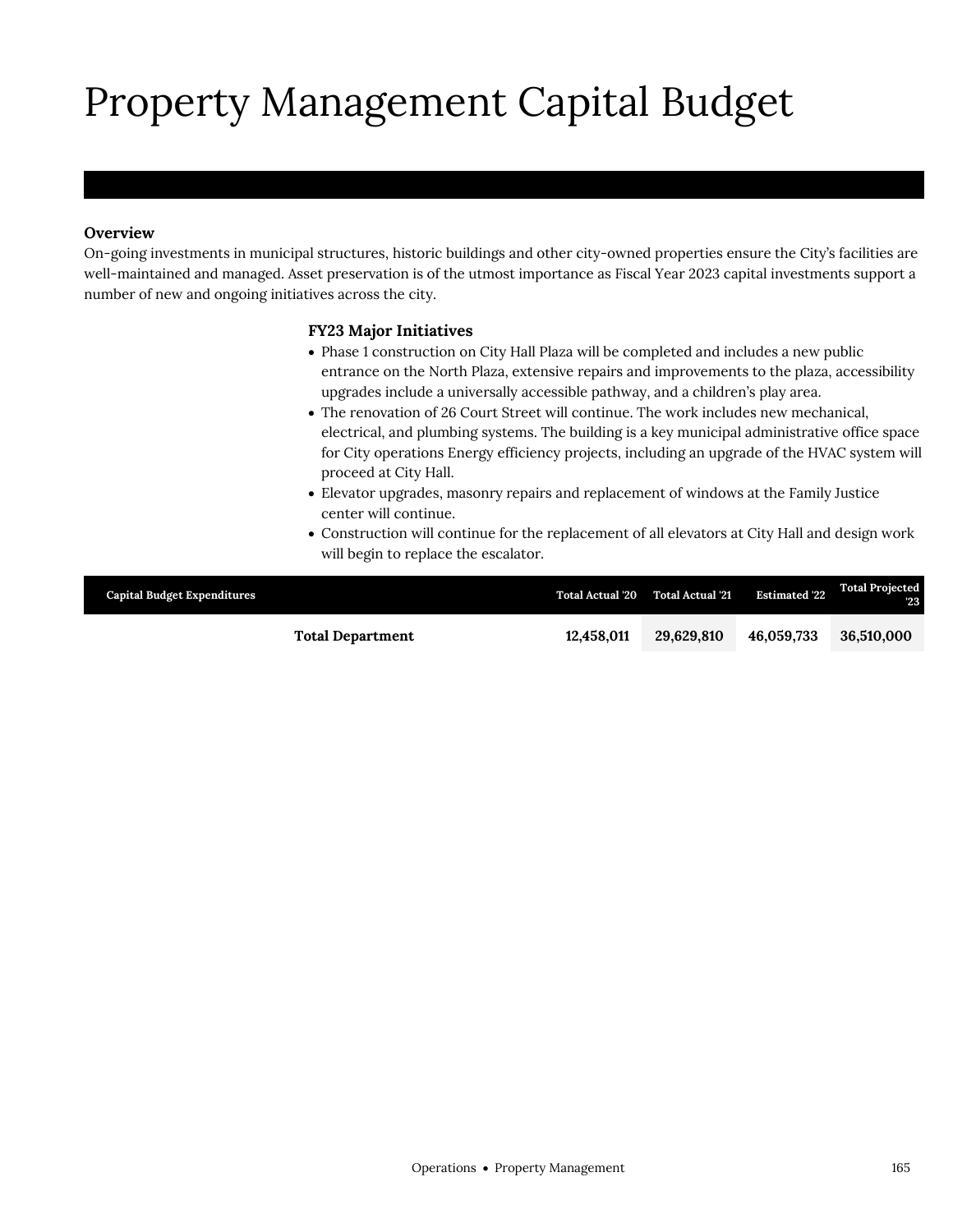## **1010 MASSACHUSETTS AVENUE**

#### **Project Mission**

Programming study and building assessment of 1010 Mass. Ave. **Managing Department,** Public Facilities Department **Status,** New Project **Location,** Roxbury **Operating Impact,** No

### **Authorizations**

|                                          |          |             |             | Non Capital |          |
|------------------------------------------|----------|-------------|-------------|-------------|----------|
| Source                                   | Existing | <b>FY23</b> | Future      | Fund        | Total    |
| City Capital                             |          | 500,000     | 0           |             | 500,000  |
| Grants/Other                             |          | O           |             |             | $\theta$ |
| Total                                    | $\Omega$ | 500,000     | $\Omega$    |             | 500,000  |
| <b>Expenditures (Actual and Planned)</b> |          |             |             |             |          |
|                                          | Thru     |             |             |             |          |
| Source                                   | 6/30/21  | <b>FY22</b> | <b>FY23</b> | FY24-27     | Total    |
| City Capital                             |          | 0           | 100,000     | 400,000     | 500,000  |
| Grants/Other                             | 0        | 0           |             |             |          |
| Total                                    | $\Omega$ | $\mathbf 0$ | 100,000     | 400,000     | 500,000  |
|                                          |          |             |             |             |          |

### **201 RIVERMOOR**

### **Project Mission**

Install new backup generator and high density shelving for City archives. Upgrade HVAC to optimize building conditions for long term storage. Relocate the Archeology Department.

**Managing Department,** Public Facilities Department **Status,** In Design

**Location,** West Roxbury **Operating Impact,** No

| <b>Authorizations</b>                    |           |             |             |             |             |
|------------------------------------------|-----------|-------------|-------------|-------------|-------------|
|                                          |           |             |             | Non Capital |             |
| Source                                   | Existing  | <b>FY23</b> | Future      | Fund        | Total       |
| City Capital                             | 2,160,000 |             |             | 0           | 2,160,000   |
| Grants/Other                             |           |             |             |             | $\mathbf 0$ |
| Total                                    | 2,160,000 | 0           |             | 0           | 2,160,000   |
| <b>Expenditures (Actual and Planned)</b> |           |             |             |             |             |
|                                          | Thru      |             |             |             |             |
| Source                                   | 6/30/21   | <b>FY22</b> | <b>FY23</b> | FY24-27     | Total       |
| City Capital                             |           | 0           | 50,000      | 2,110,000   | 2,160,000   |
| Grants/Other                             | 0         |             |             |             | $\mathbf 0$ |
| Total                                    | 0         | 0           | 50,000      | 2,110,000   | 2,160,000   |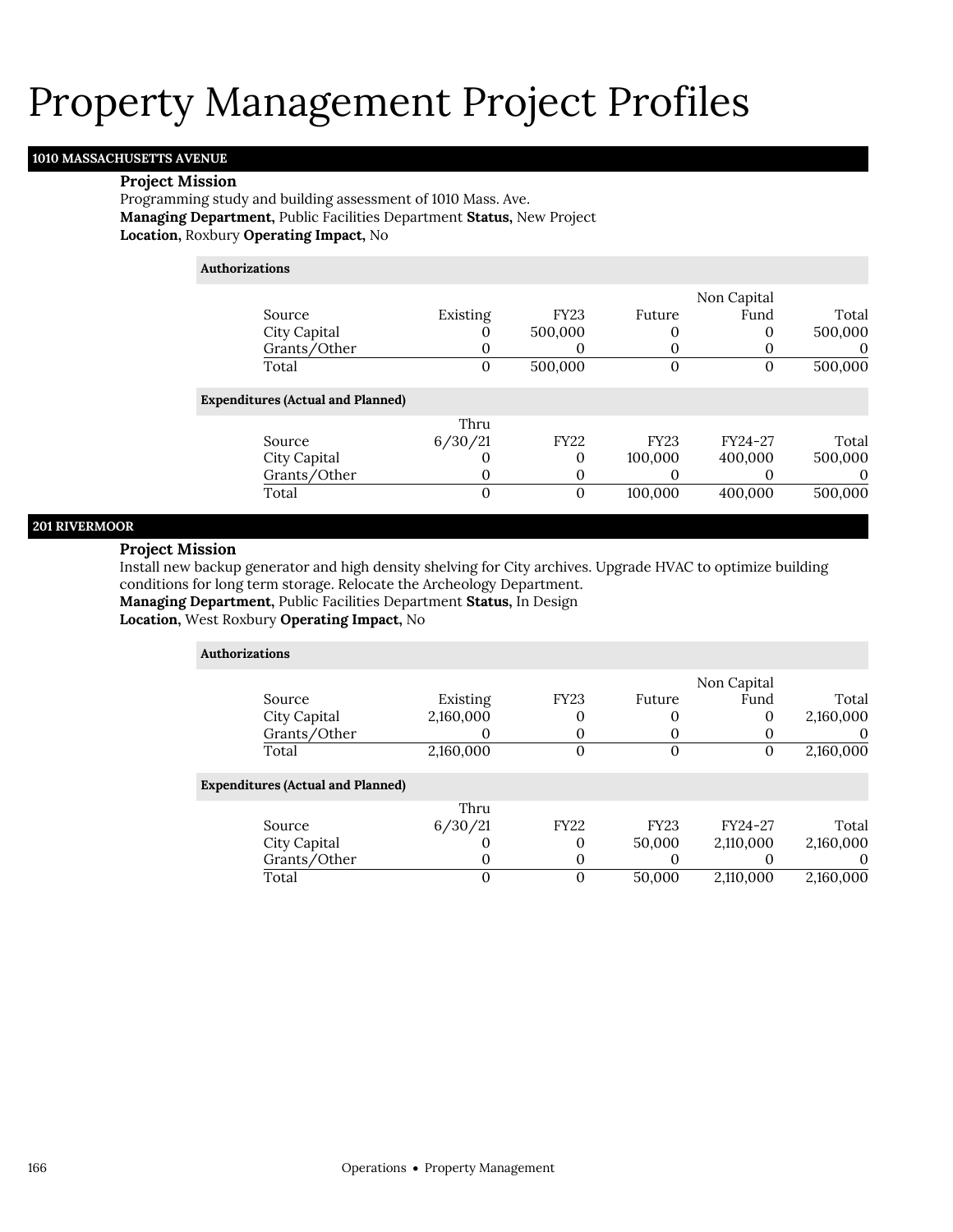## **26 COURT STREET**

### **Project Mission**

Renovate building to improve envelope (roof, new windows, masonry repair) and upgrade interior. **Managing Department,** Public Facilities Department **Status,** In Design **Location,** Financial District/Downtown **Operating Impact,** Yes

### **Authorizations**

|                                          |            |             |             | Non Capital |             |
|------------------------------------------|------------|-------------|-------------|-------------|-------------|
| Source                                   | Existing   | <b>FY23</b> | Future      | Fund        | Total       |
| City Capital                             | 40,000,000 | 80,000,000  | 0           | 0           | 120,000,000 |
| Grants/Other                             |            |             | 0           | 0           | $\Omega$    |
| Total                                    | 40,000,000 | 80,000,000  | $\mathbf 0$ | 0           | 120,000,000 |
| <b>Expenditures (Actual and Planned)</b> |            |             |             |             |             |
|                                          | Thru       |             |             |             |             |
| Source                                   | 6/30/21    | <b>FY22</b> | <b>FY23</b> | FY24-27     | Total       |
| City Capital                             | $\Omega$   | 3,000,000   | 11,000,000  | 106,000,000 | 120,000,000 |
| Grants/Other                             | $\Omega$   |             |             |             | $\theta$    |
| Total                                    | 0          | 3,000,000   | 11,000,000  | 106,000,000 | 120,000,000 |
|                                          |            |             |             |             |             |

## **43 HAWKINS STREET**

## **Project Mission**

Roof replacement and exterior envelope repairs.

**Managing Department,** Public Facilities Department **Status,** In Design

**Location,** Government Center/Faneuil Hall **Operating Impact,** Yes

| <b>Authorizations</b> |                                          |           |                |             |             |           |
|-----------------------|------------------------------------------|-----------|----------------|-------------|-------------|-----------|
|                       |                                          |           |                |             | Non Capital |           |
|                       | Source                                   | Existing  | <b>FY23</b>    | Future      | Fund        | Total     |
|                       | City Capital                             | 5,000,000 | 0              |             | 0           | 5,000,000 |
|                       | Grants/Other                             |           | O              |             |             | O         |
|                       | Total                                    | 5,000,000 | $\overline{0}$ | $\Omega$    | 0           | 5,000,000 |
|                       | <b>Expenditures (Actual and Planned)</b> |           |                |             |             |           |
|                       |                                          | Thru      |                |             |             |           |
|                       | Source                                   | 6/30/21   | <b>FY22</b>    | <b>FY23</b> | FY24-27     | Total     |
|                       | City Capital                             |           | 40,000         | 160,000     | 4,800,000   | 5,000,000 |
|                       | Grants/Other                             | O         | 0              |             |             | 0         |
|                       | Total                                    | 0         | 40.000         | 160.000     | 4.800.000   | 5,000,000 |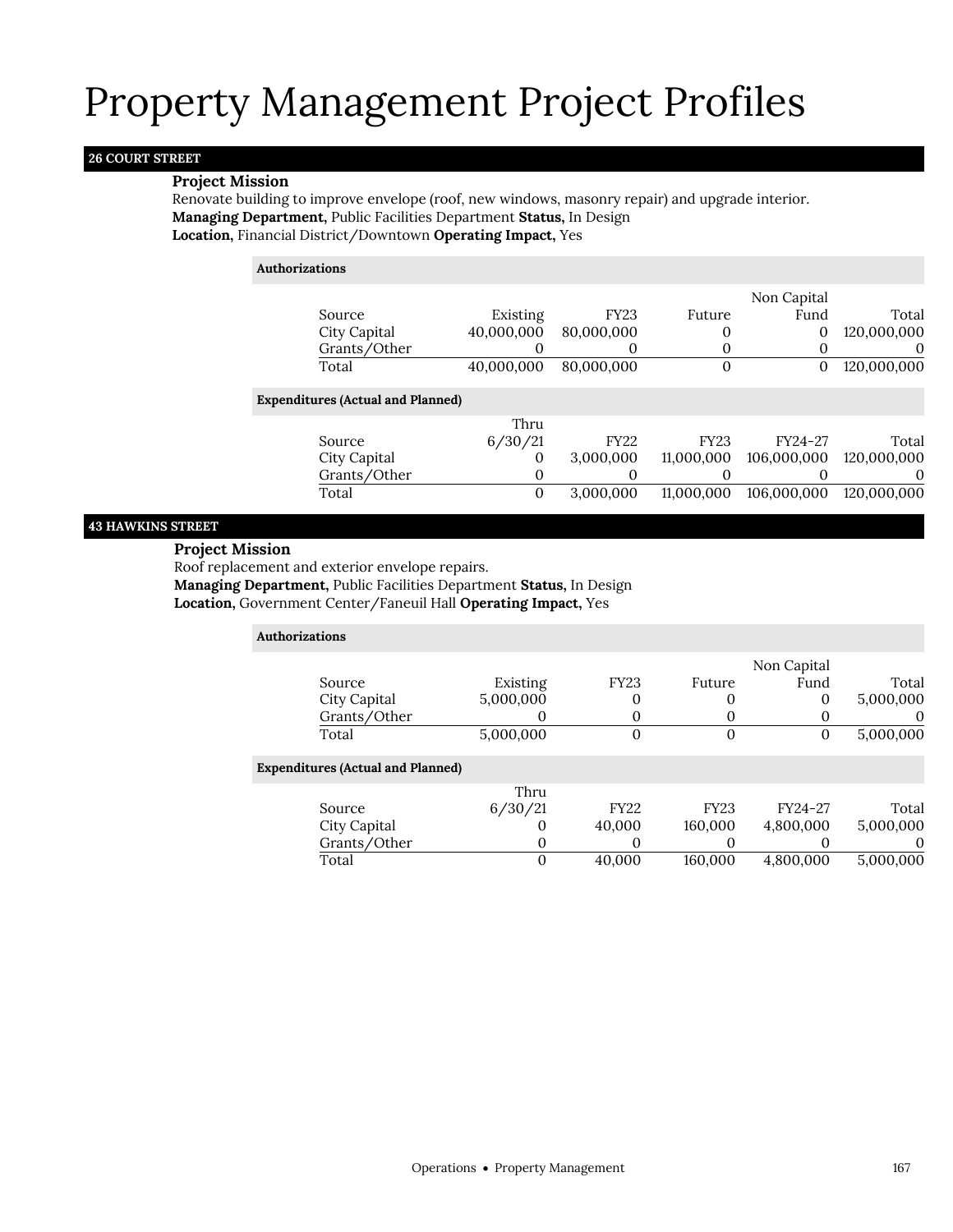## **CITY HALL AND CITY HALL PLAZA**

#### **Project Mission**

Implement early action items from the City Hall Master plan including masonry and roof repairs, HVAC improvements, and construction of Phase 1 which includes a new public entrance on the north plaza, accessibility upgrades, and extensive plaza renovations.

**Managing Department,** Public Facilities Department **Status,** In Construction **Location,** Government Center/Faneuil Hall **Operating Impact,** Yes

#### **Authorizations**

|                                |             |              |             | Non Capital |             |
|--------------------------------|-------------|--------------|-------------|-------------|-------------|
| Source                         | Existing    | <b>FY23</b>  | Future      | Fund        | Total       |
| City Capital                   | 110,300,000 | $\mathbf{0}$ | 0           | 0           | 110,300,000 |
| Grants/Other                   | 23,273      | 0            | 4,000,000   | $\mathbf 0$ | 4,023,273   |
| Total                          | 110,323,273 | $\Omega$     | 4,000,000   | $\Omega$    | 114,323,273 |
| enditures (Actual and Planned) |             |              |             |             |             |
|                                | Thru        |              |             |             |             |
| Source                         | 6/30/21     | <b>FY22</b>  | <b>FY23</b> | FY24-27     | Total       |
| City Capital                   | 48,358,795  | 38,821,447   | 13,000,000  | 10,119,758  | 110,300,000 |
| Grants/Other                   | 23,273      | 2,000,000    | 2,000,000   | $\Omega$    | 4,023,273   |
| Total                          | 48,382,068  | 40,821,447   | 15,000,000  | 10,119,758  | 114,323,273 |

#### **CITY HALL HVAC**

#### **Project Mission**

Replace air handling units.

**Expe** 

**Managing Department,** Public Facilities Department **Status,** In Design **Location,** Government Center/Faneuil Hall **Operating Impact,** No

| <b>Authorizations</b>                    |            |             |             |             |            |
|------------------------------------------|------------|-------------|-------------|-------------|------------|
|                                          |            |             |             | Non Capital |            |
| Source                                   | Existing   | <b>FY23</b> | Future      | Fund        | Total      |
| City Capital                             | 29,000,000 | 11,000,000  | $\Omega$    | 0           | 40,000,000 |
| Grants/Other                             | O          | 0           |             |             | $\theta$   |
| Total                                    | 29,000,000 | 11.000.000  | $\Omega$    | 0           | 40,000,000 |
| <b>Expenditures (Actual and Planned)</b> |            |             |             |             |            |
|                                          | Thru       |             |             |             |            |
| Source                                   | 6/30/21    | <b>FY22</b> | <b>FY23</b> | FY24-27     | Total      |
| City Capital                             | O          | 300,000     | 2,500,000   | 37,200,000  | 40,000,000 |
| Grants/Other                             | 0          | 0           |             |             | $\Omega$   |
| Total                                    | 0          | 300,000     | 2.500.000   | 37.200.000  | 40.000.000 |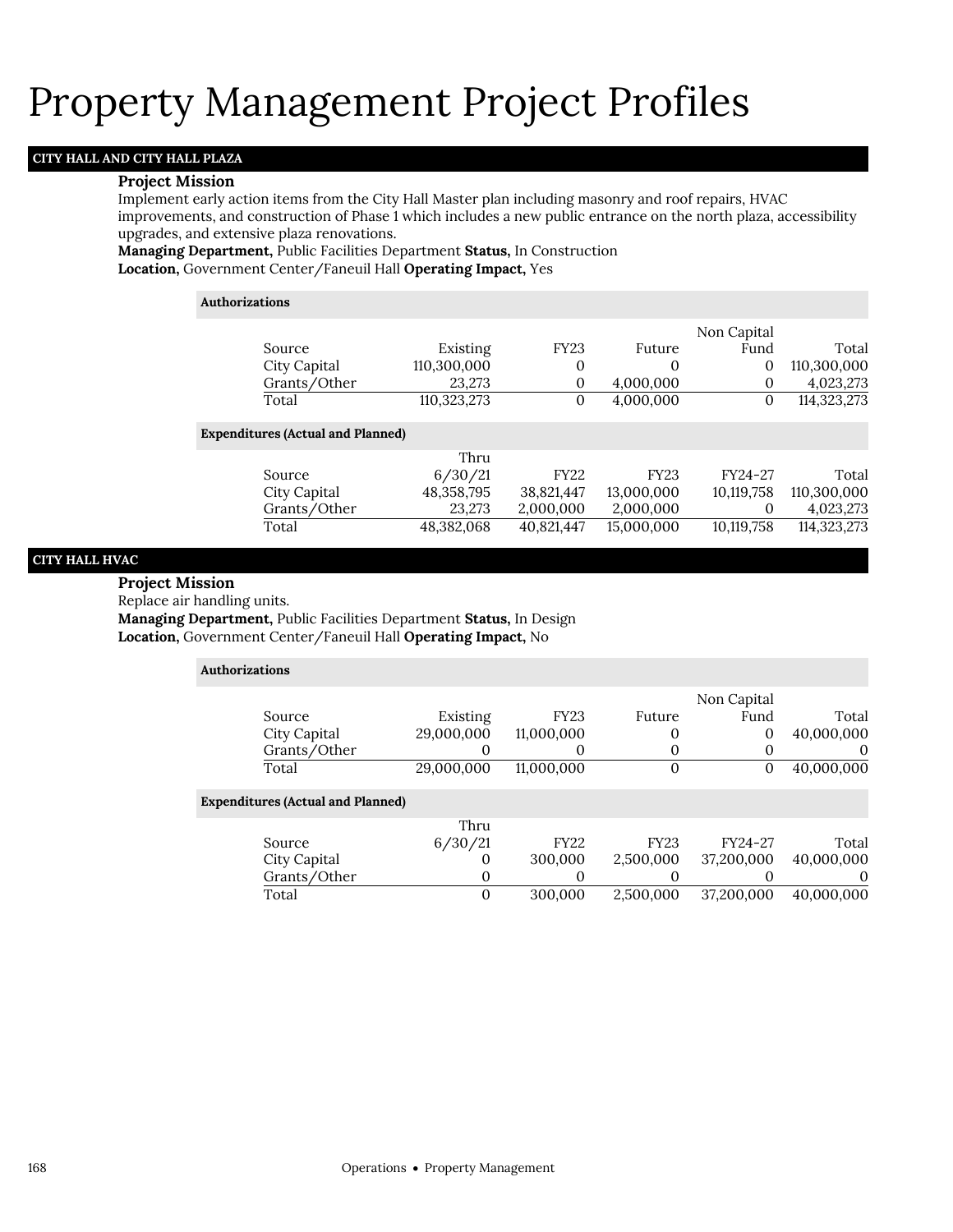## **CITY HALL PLAZA PHASE 2**

### **Project Mission**

Continue phased plaza improvements that will expand accessibility on the South Plaza; waterproofing and masonry repairs to the plaza and the Dock Square garage.

## **Managing Department,** Public Facilities Department **Status,** New Project

**Location,** Government Center/Faneuil Hall **Operating Impact,** Yes

#### **Authorizations**

|                                          |              |              |             | Non Capital |            |
|------------------------------------------|--------------|--------------|-------------|-------------|------------|
| Source                                   | Existing     | <b>FY23</b>  | Future      | Fund        | Total      |
| City Capital                             | 0            | 50,000,000   | 0           | 0           | 50,000,000 |
| Grants/Other                             | 0            | 0            | 0           | 0           | $\Omega$   |
| Total                                    | $\mathbf{0}$ | 50,000,000   | 0           | 0           | 50,000,000 |
| <b>Expenditures (Actual and Planned)</b> |              |              |             |             |            |
|                                          | Thru         |              |             |             |            |
| Source                                   | 6/30/21      | <b>FY22</b>  | <b>FY23</b> | FY24-27     | Total      |
| City Capital                             | 0            | $\Omega$     | 2,000,000   | 48,000,000  | 50,000,000 |
| Grants/Other                             | 0            | $\Omega$     |             |             |            |
| Total                                    | 0            | $\mathbf{0}$ | 2,000,000   | 48,000,000  | 50,000,000 |
|                                          |              |              |             |             |            |

## **FAMILY JUSTICE CENTER BUILDING ENVELOPE REPAIRS**

#### **Project Mission**

Window replacements and building envelope improvements. **Managing Department,** Public Facilities Department **Status,** In Design **Location,** Allston/Brighton **Operating Impact,** No

| <b>Authorizations</b>                    |           |             |             |             |           |
|------------------------------------------|-----------|-------------|-------------|-------------|-----------|
|                                          |           |             |             | Non Capital |           |
| Source                                   | Existing  | <b>FY23</b> | Future      | Fund        | Total     |
| City Capital                             | 2,200,000 | 0           | 0           | 0           | 2,200,000 |
| Grants/Other                             |           | O           | 0           | O           | $\theta$  |
| Total                                    | 2,200,000 | 0           | $\mathbf 0$ | 0           | 2,200,000 |
| <b>Expenditures (Actual and Planned)</b> |           |             |             |             |           |
|                                          | Thru      |             |             |             |           |
| Source                                   | 6/30/21   | <b>FY22</b> | <b>FY23</b> | FY24-27     | Total     |
| City Capital                             | O         | 100,000     | 500,000     | 1,600,000   | 2,200,000 |
| Grants/Other                             | 0         | 0           | $\Omega$    | O           | $\Omega$  |
| Total                                    | 0         | 100,000     | 500,000     | 1,600,000   | 2,200,000 |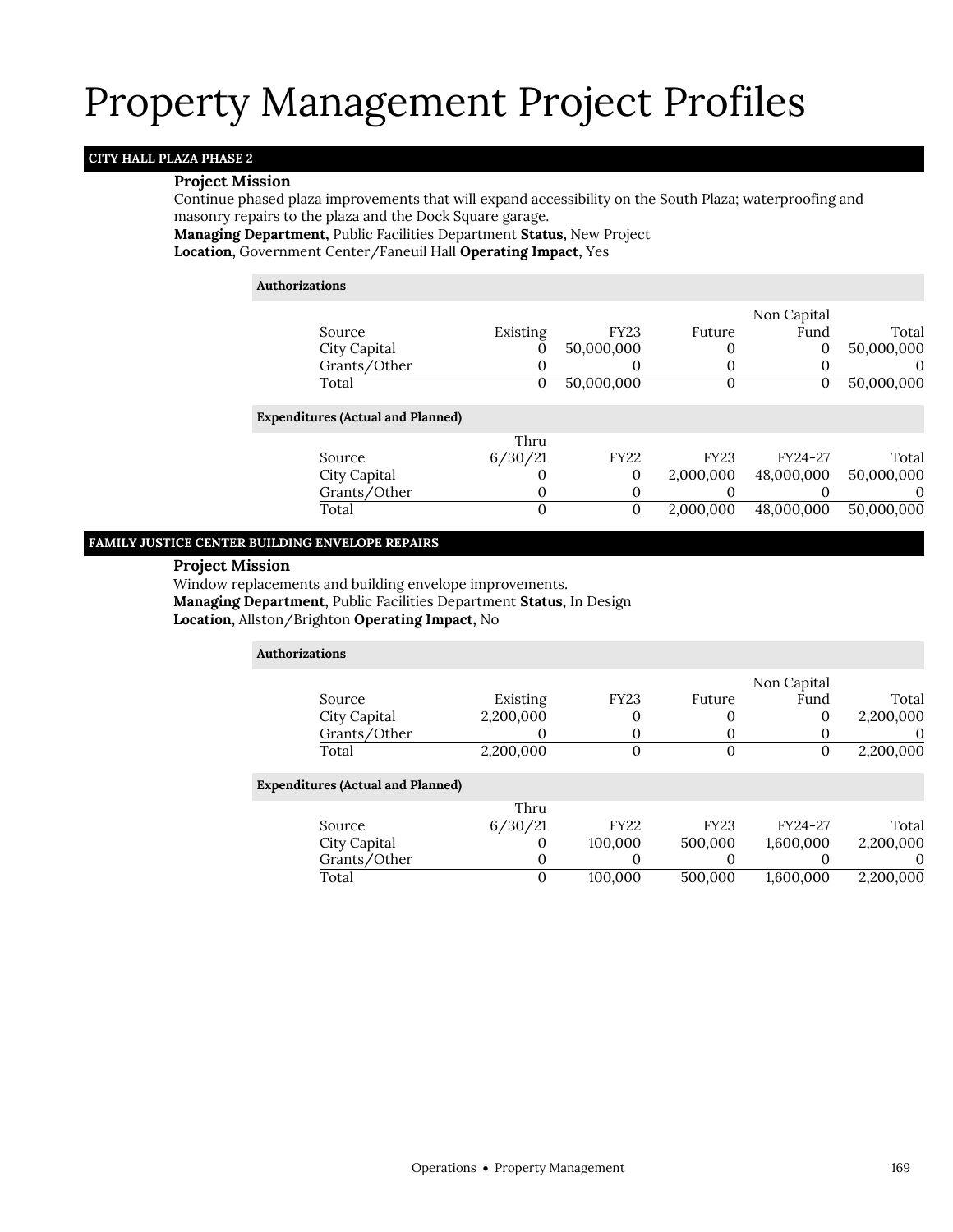## **FANEUIL HALL AND SAM ADAMS PARK**

#### **Project Mission**

Repair masonry, address drainage issues and create an accessible walkway. Install permanent decorative wrought iron gates around the basement windows and restore the bronze fixtures.

**Managing Department,** Public Facilities Department **Status,** New Project

**Location,** Financial District/Downtown **Operating Impact,** No

#### **Authorizations**

|                                          |          |              |                   | Non Capital       |          |
|------------------------------------------|----------|--------------|-------------------|-------------------|----------|
| Source                                   | Existing | <b>FY23</b>  | Future            | Fund              | Total    |
| City Capital                             |          | 400,000      | O                 | 0                 | 400,000  |
| Grants/Other                             |          | O            | 0                 |                   | $\theta$ |
| Total                                    | 0        | 400,000      | 0                 | O                 | 400,000  |
| <b>Expenditures (Actual and Planned)</b> |          |              |                   |                   |          |
|                                          | Thru     |              |                   |                   |          |
| Source                                   | 6/30/21  | <b>FY22</b>  | <b>FY23</b>       | FY24-27           | Total    |
| City Capital                             |          | 0            | 100,000           | 300,000           | 400,000  |
| Grants/Other                             | $\Omega$ | 0            | $\mathbf{\Omega}$ | $\mathbf{\Omega}$ | $\theta$ |
| Total                                    | $\Omega$ | $\mathbf{0}$ | 100,000           | 300,000           | 400,000  |
|                                          |          |              |                   |                   |          |

### **MUNICIPAL FACILITY REPAIRS**

#### **Project Mission**

Building renovations at various municipal buildings including City Hall, 26 Court Street, and 1010 Massachusetts Avenue.

**Managing Department,** Public Facilities Department **Status,** In Construction **Location,** Various neighborhoods **Operating Impact,** No

| <b>Authorizations</b>                    |            |             |             |              |            |
|------------------------------------------|------------|-------------|-------------|--------------|------------|
|                                          |            |             |             | Non Capital  |            |
| Source                                   | Existing   | <b>FY23</b> | Future      | Fund         | Total      |
| City Capital                             | 16,989,600 | 15,000,000  |             | $\mathbf 0$  | 31,989,600 |
| Grants/Other                             |            | 0           |             |              | $\Omega$   |
| Total                                    | 16,989,600 | 15,000,000  | 0           | 0            | 31,989,600 |
| <b>Expenditures (Actual and Planned)</b> |            |             |             |              |            |
|                                          | Thru       |             |             |              |            |
| Source                                   | 6/30/21    | <b>FY22</b> | <b>FY23</b> | FY24-27      | Total      |
| City Capital                             | 795,214    | 2,000,000   | 5,000,000   | 24, 194, 386 | 31,989,600 |
| Grants/Other                             | 0          | 0           |             |              | $\theta$   |
| Total                                    | 795.214    | 2.000.000   | 5.000.000   | 24.194.386   | 31,989,600 |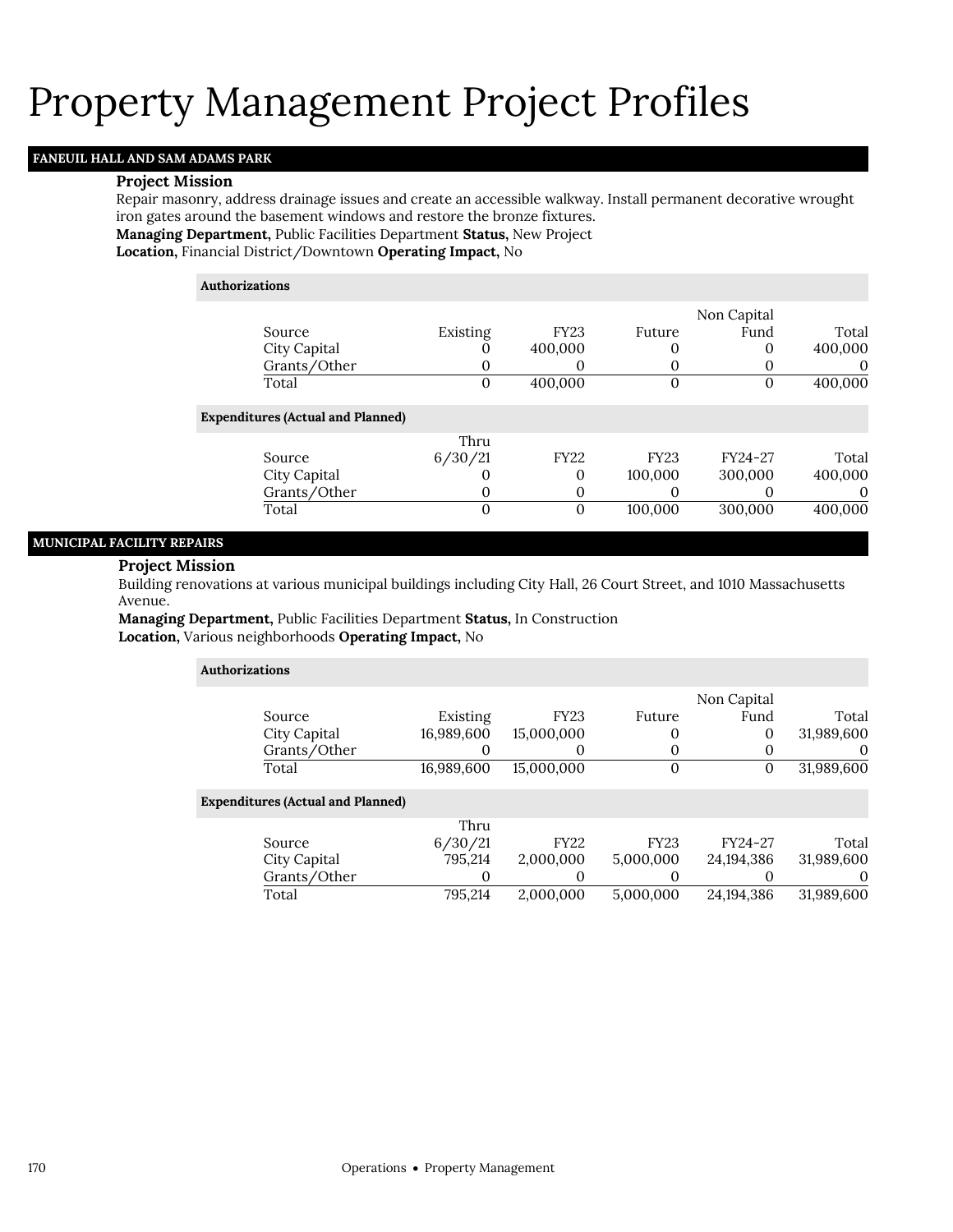## **VERONICA SMITH SENIOR CENTER**

## **Project Mission**

### Replace HVAC system.

**Managing Department,** Public Facilities Department **Status,** New Project **Location,** Allston/Brighton **Operating Impact,** No

### **Authorizations**

|                                          |          |             |             | Non Capital |          |
|------------------------------------------|----------|-------------|-------------|-------------|----------|
| Source                                   | Existing | <b>FY23</b> | Future      | Fund        | Total    |
| City Capital                             |          | 400,000     |             | 0           | 400,000  |
| Grants/Other                             |          | 0           |             | O           | $\Omega$ |
| Total                                    | 0        | 400,000     |             | $\Omega$    | 400,000  |
| <b>Expenditures (Actual and Planned)</b> |          |             |             |             |          |
|                                          | Thru     |             |             |             |          |
| Source                                   | 6/30/21  | <b>FY22</b> | <b>FY23</b> | FY24-27     | Total    |
| City Capital                             |          | 0           | 100,000     | 300,000     | 400,000  |
| Grants/Other                             |          | 0           |             |             | $\Omega$ |
| Total                                    |          | 0           | 100,000     | 300,000     | 400,000  |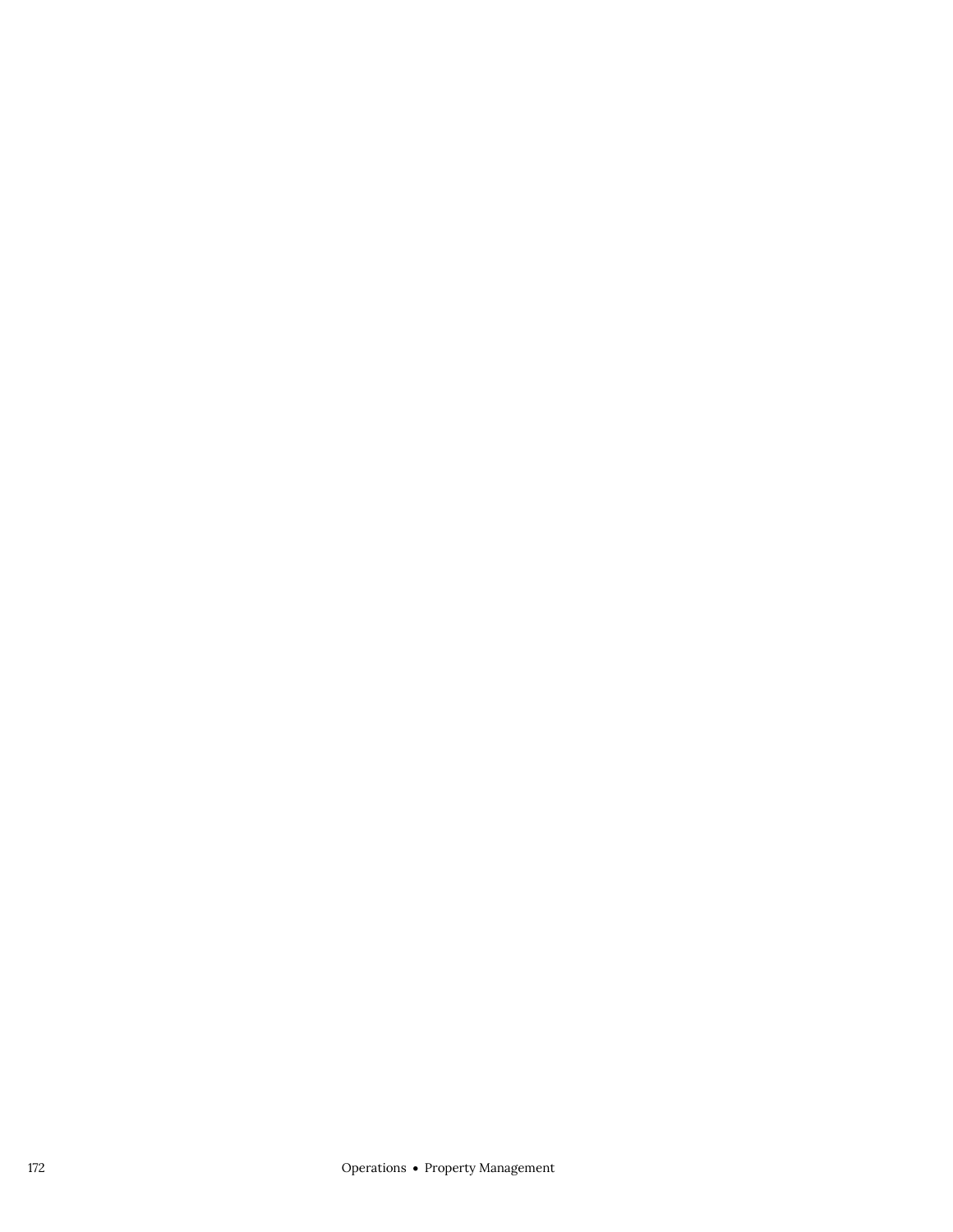# <span id="page-32-0"></span>Public Facilities Department Operating Budget

### **Kerrie Griffin,** *Director,* **Appropriation 181000**

### **Department Mission**

The Public Facilities Department seeks to execute the most efficient and economical construction and alterations of municipal buildings. The Public Facilities Department is under charge of a three member board known as the Public Facilities Commission appointed by the Mayor.

## **Selected Performance Goals**

## **PFD Capital Construction**

- Accelerate front end administration of projects, thereby helping projects stay on schedule.
- Accurately estimate construction costs and yearly escalation.
- Keep change order costs under control, keeping projects on budget.

| <b>Operating Budget</b> | Program Name                    | <b>Total Actual '20</b> |                   | Total Actual '21 Total Approp '22 Total Budget '23 |                   |
|-------------------------|---------------------------------|-------------------------|-------------------|----------------------------------------------------|-------------------|
|                         | <b>PFD Capital Construction</b> | 6,644,139               | 7,162,958         | 7,698,027                                          | 8,765,771         |
|                         | Total                           | 6,644,139               | 7,162,958         | 7,698,027                                          | 8,765,771         |
|                         |                                 |                         |                   |                                                    |                   |
|                         |                                 |                         | <b>Actual</b> '21 |                                                    |                   |
| <b>Operating Budget</b> |                                 | Actual '20              |                   | Approp '22                                         | <b>Budget '23</b> |
|                         | Personnel Services              | 6,279,940               | 6,809,366         | 7,524,063                                          | 8,240,999         |
|                         | Non Personnel                   | 364.199                 | 353,592           | 173.964                                            | 524,772           |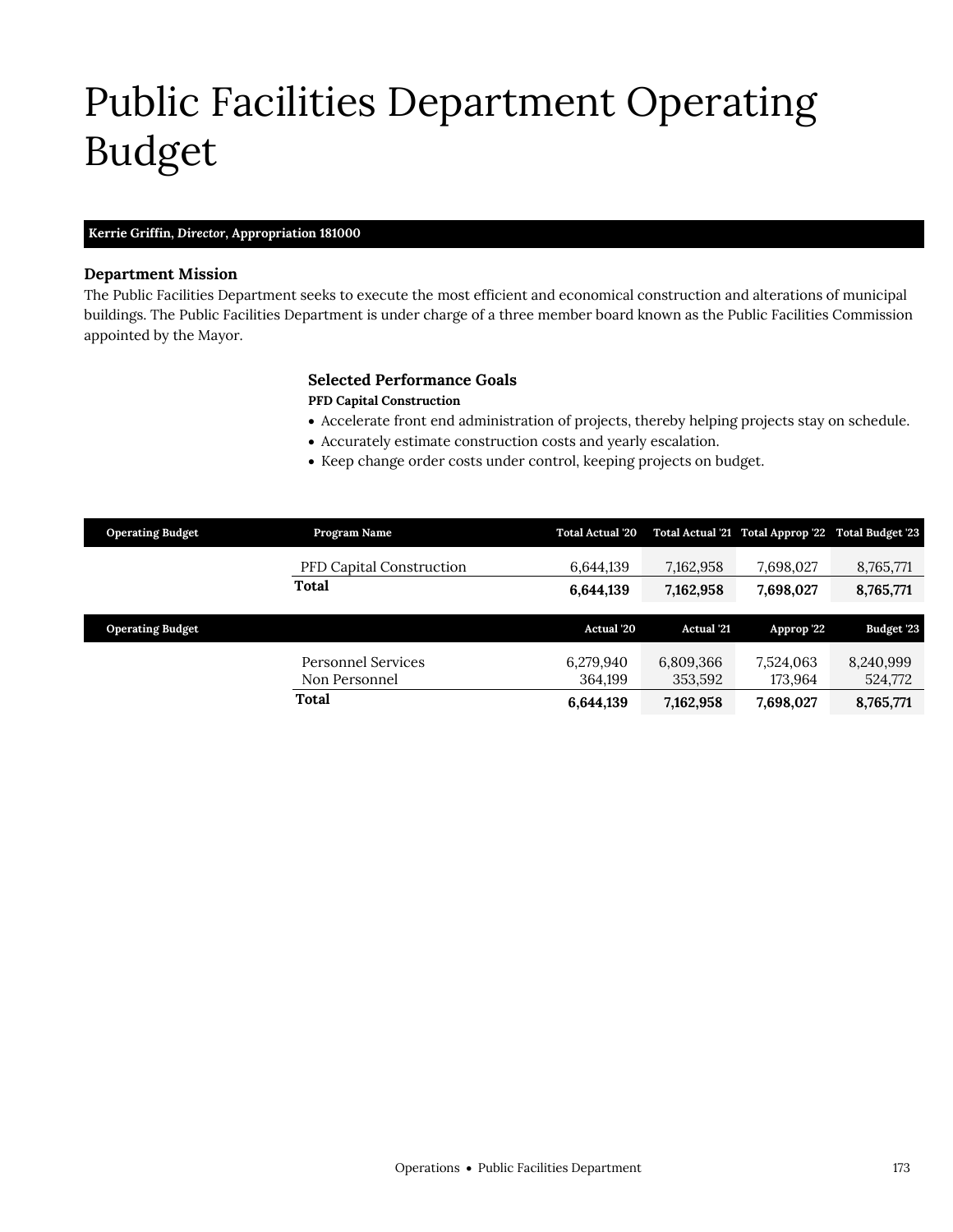# Public Facilities Department Operating Budget



## **Authorizing Statutes**

 Enabling Legislation, 1966. Mass Acts Ch 642.

## **Description of Services**

The Public Facilities Department is responsible for the coordination of capital improvement projects for approximately 370 buildings within its jurisdiction.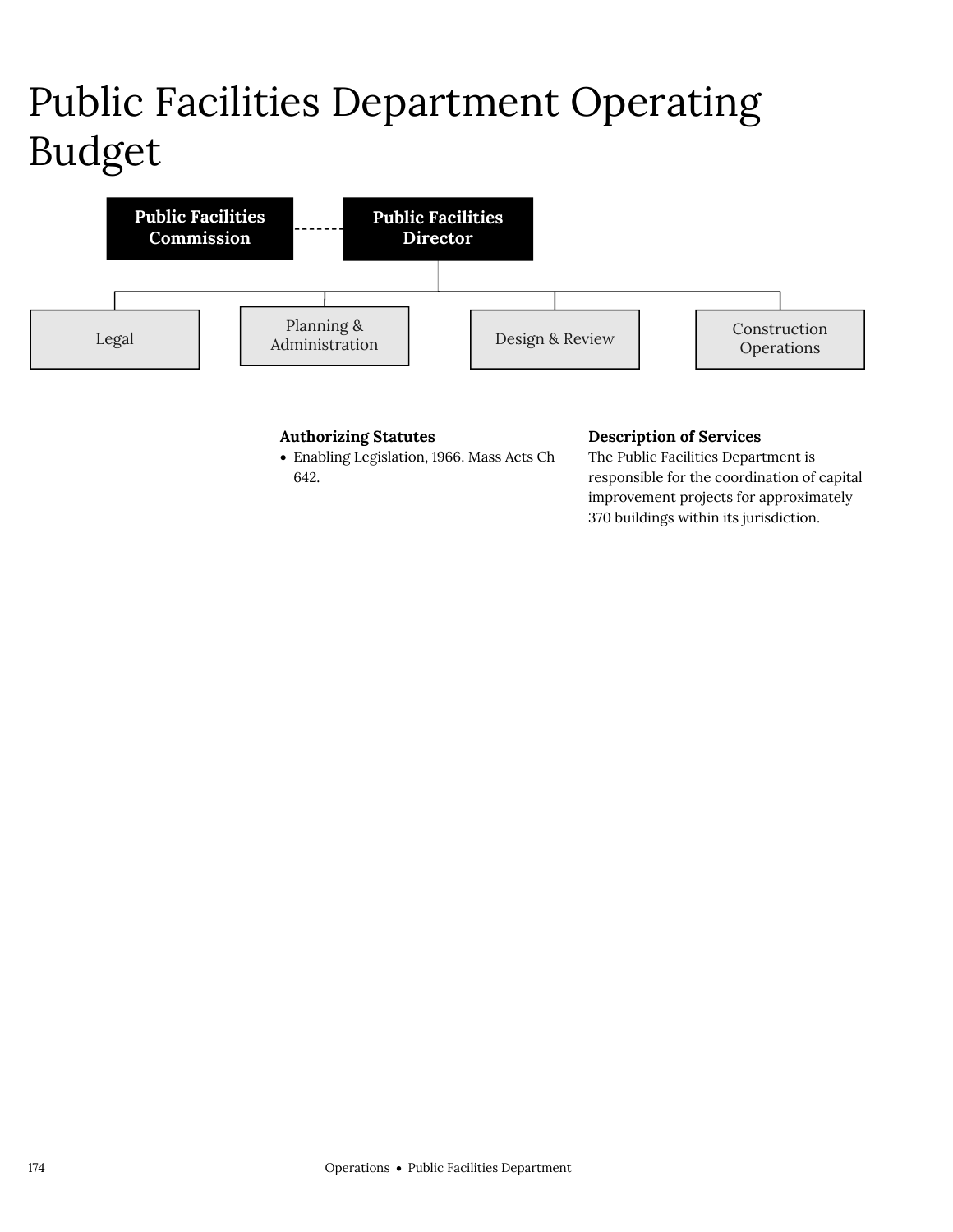# Department History

| <b>Personnel Services</b>                                                                                                                                                                                                                                                         | FY20 Expenditure                                                                               | <b>FY21 Expenditure</b>                                                            | <b>FY22 Appropriation</b>                                                                                  | <b>FY23 Recommended</b>                                             | Inc/Dec $22$ vs $23$                                                                                         |
|-----------------------------------------------------------------------------------------------------------------------------------------------------------------------------------------------------------------------------------------------------------------------------------|------------------------------------------------------------------------------------------------|------------------------------------------------------------------------------------|------------------------------------------------------------------------------------------------------------|---------------------------------------------------------------------|--------------------------------------------------------------------------------------------------------------|
| 51000 Permanent Employees<br>51100 Emergency Employees<br>51200 Overtime<br>51600 Unemployment Compensation<br>51700 Workers' Compensation<br><b>Total Personnel Services</b>                                                                                                     | 6,188,772<br>0<br>69,422<br>0<br>21,746<br>6,279,940                                           | 6,694,590<br>$\mathbf{0}$<br>56,840<br>$\mathbf{0}$<br>57,936<br>6,809,366         | 7,444,063<br>$\mathbf{0}$<br>80,000<br>0<br>$\mathbf{0}$<br>7,524,063                                      | 8,160,999<br>0<br>80,000<br>0<br>$\mathbf{0}$<br>8,240,999          | 716,936<br>0<br>$\mathbf 0$<br>$\Omega$<br>716,936                                                           |
| <b>Contractual Services</b>                                                                                                                                                                                                                                                       | FY20 Expenditure                                                                               | FY21 Expenditure                                                                   | <b>FY22 Appropriation</b>                                                                                  | FY23 Recommended                                                    | Inc/Dec 22 vs 23                                                                                             |
| 52100 Communications<br>52200 Utilities<br>52400 Snow Removal<br>52500 Garbage/Waste Removal<br>52600 Repairs Buildings & Structures<br>52700 Repairs & Service of Equipment<br>52800 Transportation of Persons<br>52900 Contracted Services<br><b>Total Contractual Services</b> | 47,530<br>0<br>$\mathbf{0}$<br>388<br>6,205<br>13,556<br>5,664<br>252,961<br>326,304           | 57,080<br>0<br>$\mathbf{0}$<br>342<br>25,162<br>7,779<br>695<br>241,576<br>332,634 | 48,225<br>0<br>0<br>0<br>$\overline{0}$<br>15,495<br>7,100<br>43,700<br>114,520                            | 48,225<br>0<br>0<br>0<br>0<br>15,495<br>7,100<br>399,440<br>470,260 | 0<br>$\mathbf{0}$<br>$\mathbf{0}$<br>$\mathbf{0}$<br>$\mathbf{0}$<br>$\mathbf{0}$<br>0<br>355,740<br>355,740 |
| <b>Supplies &amp; Materials</b>                                                                                                                                                                                                                                                   | FY20 Expenditure                                                                               | FY21 Expenditure                                                                   | FY22 Appropriation                                                                                         | FY23 Recommended                                                    | Inc/Dec 22 vs 23                                                                                             |
| 53000 Auto Energy Supplies<br>53200 Food Supplies<br>53400 Custodial Supplies<br>53500 Med, Dental, & Hosp Supply<br>53600 Office Supplies and Materials<br>53700 Clothing Allowance<br>53800 Educational Supplies & Mat                                                          | 900<br>$\mathbf 0$<br>$\boldsymbol{0}$<br>$\mathbf{0}$<br>16,477<br>1,750<br>0                 | 304<br>0<br>$\mathbf{0}$<br>$\mathbf{0}$<br>940<br>1,750<br>$\mathbf{0}$           | 1,194<br>$\mathbf 0$<br>$\boldsymbol{0}$<br>$\Omega$<br>18,000<br>1,750<br>$\mathbf{0}$                    | 1,762<br>0<br>0<br>$\Omega$<br>18,000<br>1,750<br>0                 | 568<br>$\mathbf 0$<br>$\mathbf{0}$<br>$\mathbf 0$<br>$\mathbf{0}$<br>$\mathbf{0}$<br>$\mathbf 0$             |
| 53900 Misc Supplies & Materials<br><b>Total Supplies &amp; Materials</b>                                                                                                                                                                                                          | 4,679<br>23,806                                                                                | 6,805<br>9,799                                                                     | 5,500<br>26,444                                                                                            | 5,500<br>27,012                                                     | $\mathbf{0}$<br>568                                                                                          |
| <b>Current Chgs &amp; Oblig</b>                                                                                                                                                                                                                                                   | FY20 Expenditure                                                                               | FY21 Expenditure                                                                   | FY22 Appropriation                                                                                         | FY23 Recommended                                                    | Inc/Dec 22 vs 23                                                                                             |
| 54300 Workers' Comp Medical<br>54400 Legal Liabilities<br>54500 Aid To Veterans<br>54600 Current Charges H&I<br>54700 Indemnification<br>54800 Reserve Account<br>54900 Other Current Charges<br>Total Current Chgs & Oblig                                                       | 0<br>$\mathbf{0}$<br>0<br>$\mathbf{0}$<br>$\overline{0}$<br>$\overline{0}$<br>14,089<br>14,089 | 0<br>$\mathbf 0$<br>0<br>$\mathbf 0$<br>$\mathbf{0}$<br>0<br>11,159<br>11,159      | $\mathbf{0}$<br>$\overline{0}$<br>0<br>$\mathbf 0$<br>$\overline{0}$<br>$\overline{0}$<br>27,200<br>27,200 | 0<br>0<br>0<br>0<br>0<br>$\Omega$<br>21,700<br>21,700               | 0<br>$\boldsymbol{0}$<br>$\mathbf{0}$<br>$\mathbf{0}$<br>$\mathbf{0}$<br>$\Omega$<br>$-5,500$<br>$-5,500$    |
| Equipment                                                                                                                                                                                                                                                                         | FY20 Expenditure                                                                               | FY21 Expenditure                                                                   | <b>FY22 Appropriation</b>                                                                                  | FY23 Recommended                                                    | Inc/Dec 22 vs 23                                                                                             |
| 55000 Automotive Equipment<br>55400 Lease/Purchase<br>55600 Office Furniture & Equipment<br>55900 Misc Equipment<br><b>Total Equipment</b>                                                                                                                                        | $\mathbf{0}$<br>0<br>0<br>$\boldsymbol{0}$<br>$\boldsymbol{0}$                                 | $\mathbf 0$<br>0<br>$\mathbf{0}$<br>0<br>0                                         | $\mathbf{0}$<br>$\mathbf 0$<br>$\Omega$<br>5,800<br>5,800                                                  | $\mathbf{0}$<br>0<br>$\Omega$<br>5,800<br>5,800                     | $\mathbf{0}$<br>0<br>0<br>0<br>0                                                                             |
| Other                                                                                                                                                                                                                                                                             | FY20 Expenditure                                                                               | FY21 Expenditure                                                                   | FY22 Appropriation                                                                                         | FY23 Recommended                                                    | Inc/Dec 22 vs 23                                                                                             |
| 56200 Special Appropriation<br>57200 Structures & Improvements<br>58000 Land & Non-Structure<br>Total Other<br>Grand Total                                                                                                                                                        | 0<br>$\mathbf{0}$<br>$\boldsymbol{0}$<br>0<br>6,644,139                                        | 0<br>$\mathbf 0$<br>0<br>0<br>7,162,958                                            | 0<br>$\mathbf{0}$<br>0<br>0<br>7,698,027                                                                   | 0<br>0<br>0<br>0<br>8,765,771                                       | 0<br>0<br>0<br>$\Omega$<br>1,067,744                                                                         |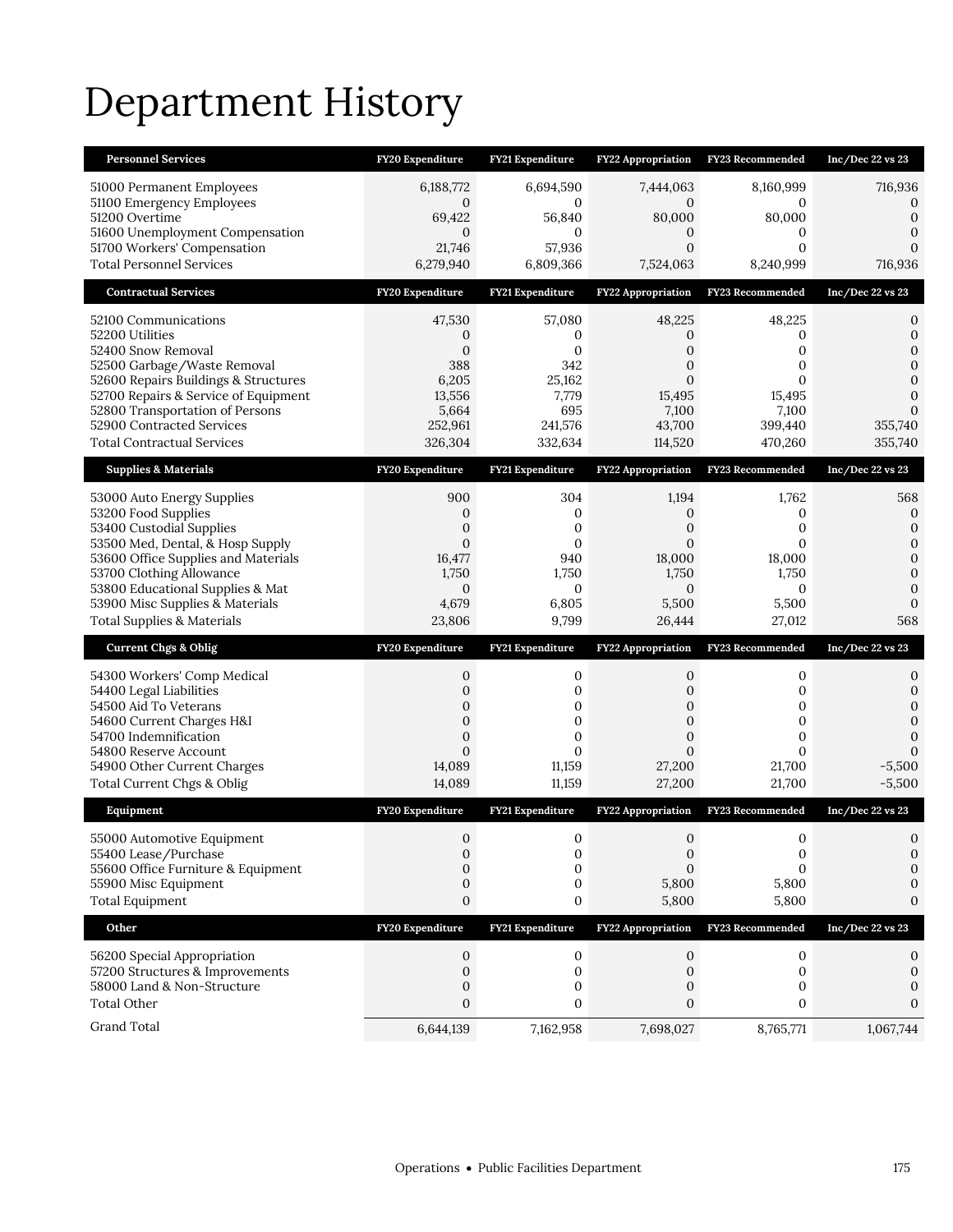## Department Personnel

| Title                            | Union<br>Code   | Grade | Position | FY23 Salary | Title                                | Union<br>Code   | Grade | Position | FY23 Salary  |
|----------------------------------|-----------------|-------|----------|-------------|--------------------------------------|-----------------|-------|----------|--------------|
|                                  |                 |       |          |             |                                      |                 |       |          |              |
| Adm Asst                         | SU <sub>4</sub> | 15    | 4.00     | 280,134     | Data Proc Sys Analyst I              | SE <sub>1</sub> | 07    | 1.00     | 69,544       |
| Admin Assistant                  | <b>EXM</b>      | 05    | 1.00     | 79,187      | Director                             | <b>CDH</b>      | NG.   | 1.00     | 135,371      |
| Admin Asst (Propmgmt)            | SU <sub>4</sub> | 16    | 1.00     | 76,637      | Ex Asst                              | <b>EXM</b>      | 25    | 1.00     | 99,079       |
| Admin Officer<br>(PMDConstr&Rpr) | SE <sub>1</sub> | 04    | 1.00     | 77,308      | Procurement/AP Manager               | SE1             | 08    | 1.00     | 89,909       |
| Architectural Designer (PCM)     | SE <sub>1</sub> | 08    | 1.00     | 113,457     | Program Director                     | <b>EXM</b>      | 09    | 1.00     | 106,108      |
| Asst Director                    | <b>EXM</b>      | 11    | 8.00     | 1,014,365   | Program<br>Assistant(PMDConst&Rp)    | SE <sub>1</sub> | 04    | 1.00     | 78,910       |
| Chief of Staff (Inter Govern)    | <b>EXM</b>      | 12    | 1.00     | 121,106     | Project Manager (PMD)                | SE1             | 08    | 12.00    | 1,230,918    |
| Clerk of Works II                | SE <sub>1</sub> | 07    | 22.00    | 2,120,065   | Project Manager II<br>(PMDConst&Rpr) | SE <sub>1</sub> | 09    | 12.00    | 1,283,390    |
| Contract Manager (PropMngt)      | SU <sub>4</sub> | 18    | 1.00     | 93,199      | Sr Adm Analyst                       | SE <sub>1</sub> | 06    | 1.00     | 69,544       |
| Contracts Administrator          | SU <sub>4</sub> | 17    | 1.00     | 82,876      | Sr Project Manager<br>(PMDConst&Rp)  | SE <sub>1</sub> | 10    | 7.00     | 807,501      |
|                                  |                 |       |          |             | Sr Review Architect<br>(PMDConRp)    | SE <sub>1</sub> | 10    | 2.00     | 250,563      |
|                                  |                 |       |          |             | Total                                |                 |       | 81       | 8,279,171    |
|                                  |                 |       |          |             | Adjustments                          |                 |       |          |              |
|                                  |                 |       |          |             | Differential Payments                |                 |       |          | $\mathbf{0}$ |
|                                  |                 |       |          |             | Other                                |                 |       |          | 259,927      |

Salary Savings

Chargebacks 0<br>Salary Savings 2378,100

**FY23 Total Request 8,160,998**